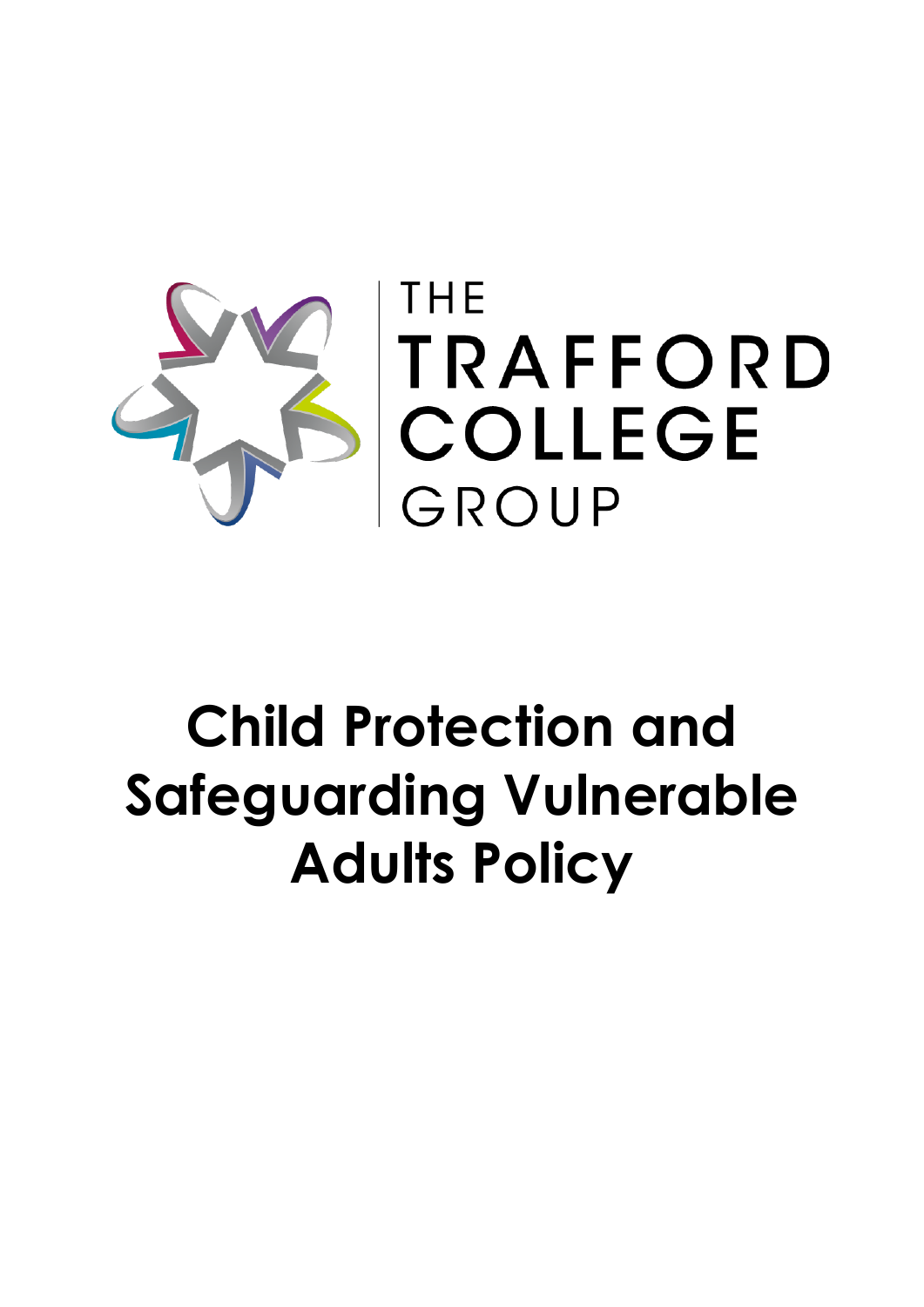| Author:               | <b>Assistant Principal: Student Experience and Support</b> |
|-----------------------|------------------------------------------------------------|
| <b>Consultation:</b>  | <b>TCG Leadership Team</b>                                 |
| Approval:             | <b>TCG Board of the Corporation</b>                        |
| <b>Version Date:</b>  | <b>March 2022</b>                                          |
| <b>Approved Date:</b> | <b>March 2022</b>                                          |
| <b>Next Review:</b>   | <b>June 2023</b>                                           |

# **Contents**

| 1.                                                                                          |                                                                                  |  |  |  |
|---------------------------------------------------------------------------------------------|----------------------------------------------------------------------------------|--|--|--|
| 2.                                                                                          |                                                                                  |  |  |  |
| 3.                                                                                          |                                                                                  |  |  |  |
| 4.                                                                                          |                                                                                  |  |  |  |
| 5.                                                                                          |                                                                                  |  |  |  |
| 6.                                                                                          |                                                                                  |  |  |  |
| 7.                                                                                          |                                                                                  |  |  |  |
| 8.                                                                                          | Dealing with a Disclosure of Abuse and Procedure for Reporting Concerns 11       |  |  |  |
| 9.                                                                                          |                                                                                  |  |  |  |
| 10.                                                                                         |                                                                                  |  |  |  |
| 11.                                                                                         |                                                                                  |  |  |  |
| 12.                                                                                         |                                                                                  |  |  |  |
| 13.                                                                                         |                                                                                  |  |  |  |
| 14.                                                                                         |                                                                                  |  |  |  |
| 15.                                                                                         |                                                                                  |  |  |  |
| 16.                                                                                         |                                                                                  |  |  |  |
| 17.                                                                                         |                                                                                  |  |  |  |
| 18.                                                                                         | Reporting and Dealing with Allegations of Abuse Against TCG Employees  18        |  |  |  |
| 19.                                                                                         |                                                                                  |  |  |  |
| 20.                                                                                         | Initial Assessment by the Principal (or Designated Person) 18                    |  |  |  |
| 21.                                                                                         |                                                                                  |  |  |  |
| 22.                                                                                         |                                                                                  |  |  |  |
| 23.                                                                                         |                                                                                  |  |  |  |
|                                                                                             |                                                                                  |  |  |  |
|                                                                                             | Dealing with a Disclosure of Abuse in Respect of a Child or Vulnerable Adult  20 |  |  |  |
|                                                                                             |                                                                                  |  |  |  |
| Guidelines for Reporting and Dealing with Allegations of Abuse against Members of Staff. 21 |                                                                                  |  |  |  |
|                                                                                             |                                                                                  |  |  |  |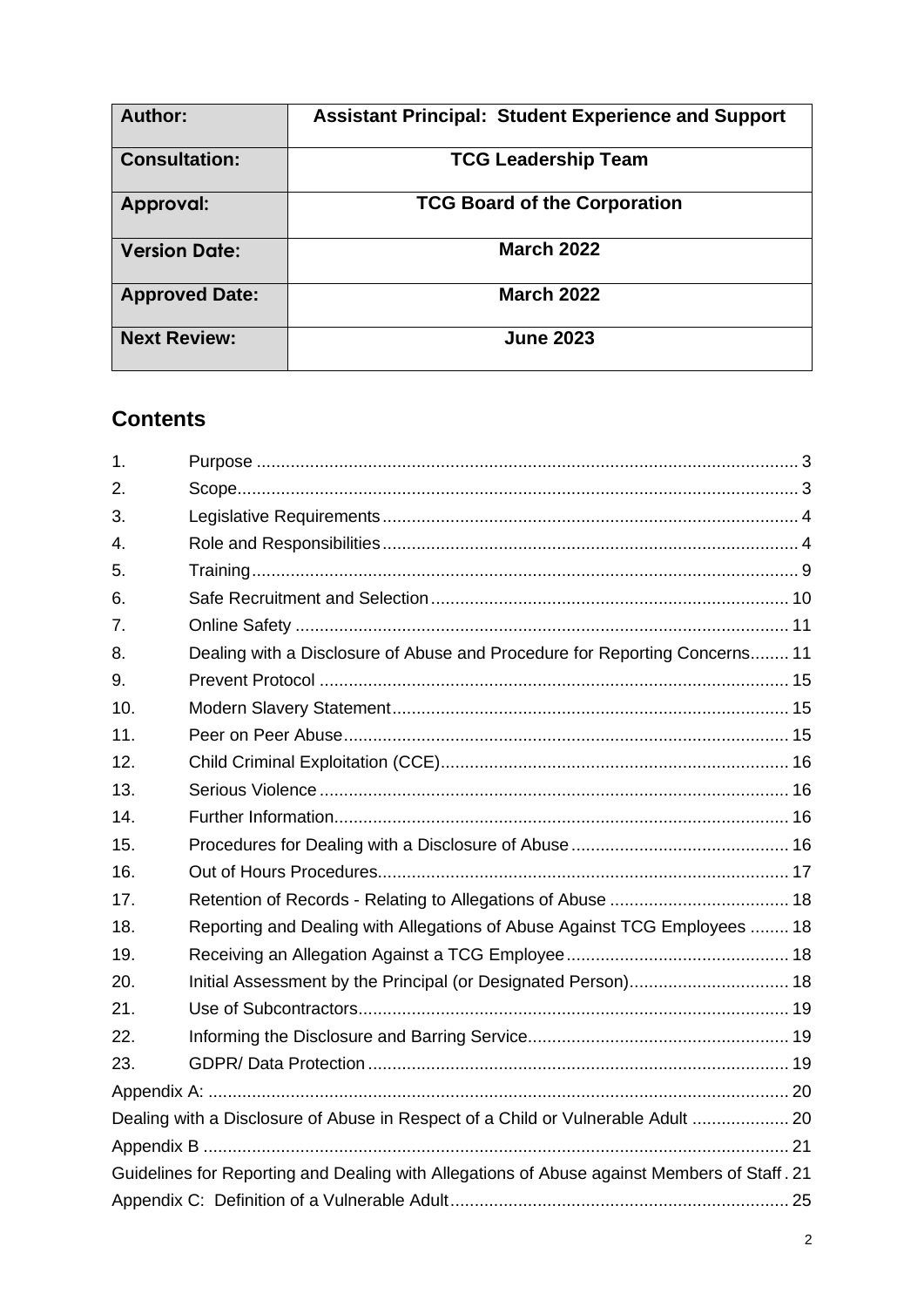# <span id="page-2-0"></span>**1. Purpose**

The purpose of this Policy is to provide all employees, volunteers, partners and other stakeholders (incl. contractors) with a clear understanding of the issues around child protection and safeguarding vulnerable adults and to explain the Trafford College Group's (TCG or the Group) processes and procedures if an allegation is made.

The Group is committed to creating a culture of vigilance where students' welfare is promoted and where timely and appropriate safeguarding action is taken for students who need extra help or who may be suffering or likely to suffer harm.

# <span id="page-2-1"></span>**2. Scope**

This Policy deals with the protection of children and vulnerable adults and is supported by the Staff Behaviour Code of Conduct, which sets out required standards and expectations. **Children are young people (up to the age of 18) including customers, contractors, employees, students and visitors** and will include those on school links courses although for these students the relevant school policy will take precedence.

In respect of children, the policy is informed by the statutory guidance outlined in the Department for Education publication, 'Keeping Children Safe in Education' (September 2021) the statutory guidance 'Working Together to Safeguard Children'. The departmental advice What to do if you are worried a child is being abused – Advice for practitioners and the departmental advice Sexual Violence and Sexual Harassment Between Children in Schools and Colleges.

Safeguarding and promoting children and young people's welfare is defined as:

- Protecting children from maltreatment
- Preventing the impairment of children's mental and physical health or development
- Ensuring that children grow up in circumstances consistent with the provision of safe and effective care; and
- Taking action to enable all children to have the best outcomes.

**Note:** Children includes everyone under the age of 18.

For adults the key reference points are the **2015 document 'No Secrets' (Adult Protection)** which provides a definition of abuse of adults, the Equality Act 2010, and Protection of Freedoms Act 2012. Vulnerable adults are defined as students on progression curriculum learning programmes and any other adult learners identified as being vulnerable through social, medical or mental health conditions impacting on their learning. A more detailed definition of vulnerable adults is available at Appendix C of this Policy.

The policy is also informed by the following legal/statutory regulations:

- Revised Prevent duty guidance: for England and Wales: on the duty of schools and other providers in the Counter-Terrorism and Security Act 2015
- Children and Social Work Act 2017
- GDPR 2018
- Data Protection Act 2018
- Modern Slavery Act 2015
- Safeguarding Children and Young People from Knife Crime (Ofsted) 2019
- Education and Training (Welfare of Children) Act 2021

The Trafford College Group has a separate Fitness to Study Procedure that is designed to support students whose medical condition means that they may have difficulty completing their programme of study but contains within the guidelines of the procedure, the option to terminate a student's learning contract.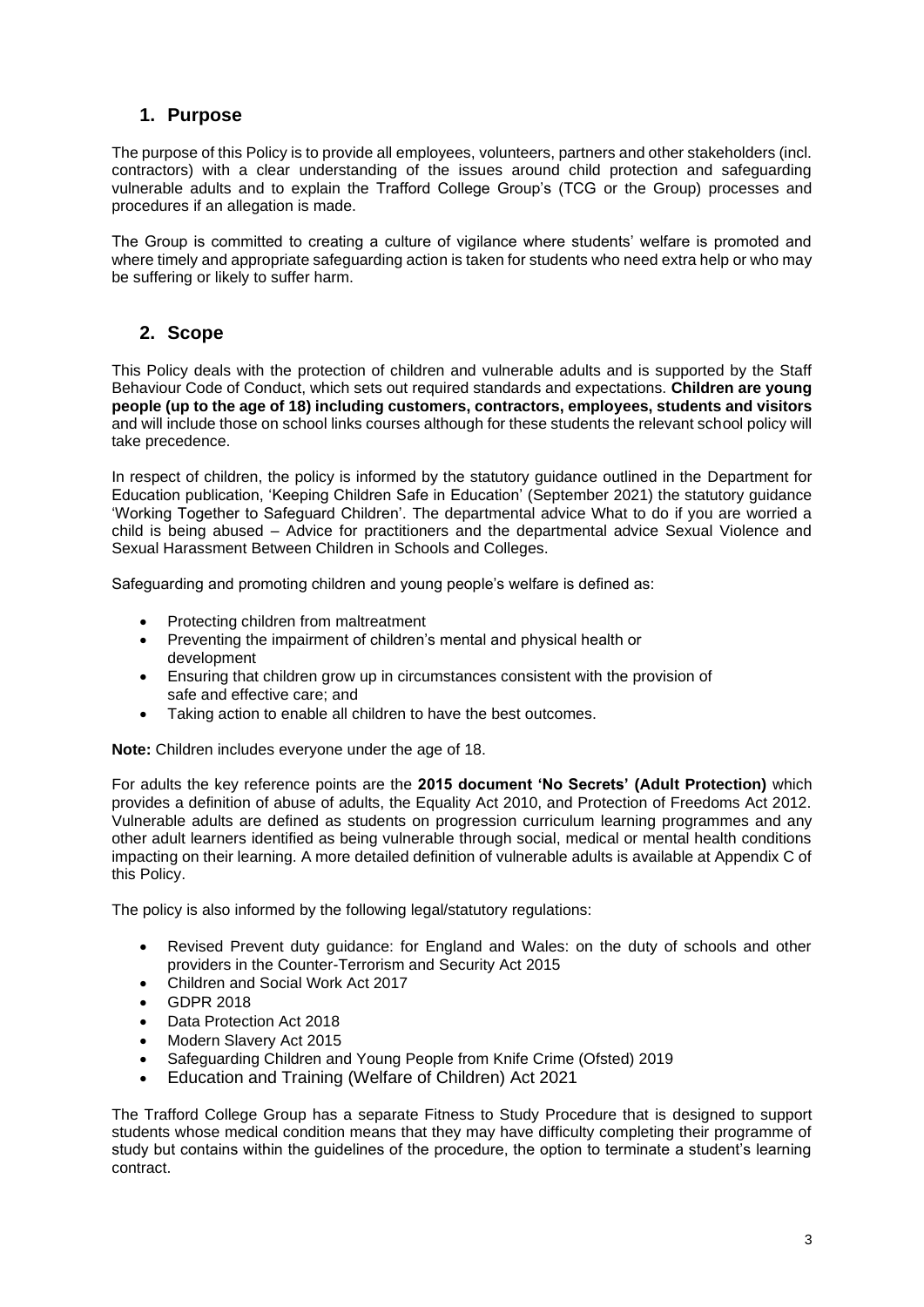# <span id="page-3-0"></span>**3. Legislative Requirements**

The Group has a statutory and moral duty to ensure that the Group functions with a view to protecting, safeguarding and promoting the welfare of students receiving education and training at the Group. The Group's statutory responsibilities include the requirement to have due regard to the need to prevent people from being drawn into terrorism (Prevent Duty).

The Group recognises that for students, high self-esteem, confidence, supportive friends and clear lines of communication with a trusted adult helps prevention. The Group will therefore:

- Establish and maintain an ethos where students feel secure, are encouraged to talk, and are listened to.
- Ensure the students know that there are adults in the Group who they can approach if they are worried or are in difficulty. Curriculum and pastoral staff will ensure that students are aware of their role in this area.
- Include within the curriculum discussions which will help students develop realistic attitudes to the responsibilities of adult life.
- Ensure that wherever possible every effort will be made to establish effective working relationships both with parents/carers and with colleagues from other relevant agencies.
- Follow safer recruitment practices when hiring staff, which includes a check of the List of those Barred from Working with children and vulnerable adults.

# <span id="page-3-1"></span>**4. Role and Responsibilities**

#### **4.1 The Trafford College Group Governing Body**

The Governing Body has a duty to ensure the Trafford College Group complies with relevant legislation and is committed to ensuring that the Group:

- Provides a safe environment for students to learn in.
- Identifies students who are suffering, or likely to suffer, significant harm.
- Takes appropriate action to see that such students are kept safe, both at home and within college.

In pursuit of these aims, the Governing Body will approve and review policies and procedures with the aim of:

- Raising awareness of issues relating to the welfare of students and the promotion of a safe environment within college.
- Aiding the identification of students at risk of significant harm and providing procedures for reporting concerns.
- Establishing procedures for reporting and dealing with allegations of abuse against members of staff.
- Ensuring the Group understands its responsibilities under the Prevent Duty and that staff implement the Duty effectively.
- Setting the Prevent Duty strategy within the context of the safeguarding policy.

In developing the policies and procedures, the governing body will consult with, and take account of, guidance issued by the Department for Education, Home Office and other relevant bodies and groups. The Group's procedures have been developed in cooperation with the Local Safeguarding Children's Boards (LSCB).

The Group will refer concerns where students might be at risk of significant harm to the relevant multiagency team at Trafford, Stockport or other local authority as appropriate.

Referrals in relation to concerns about individuals being at risk of radicalisation/extremism are made to Channel or the relevant local authority multi-agency team. Channel is a multi-agency that provides support at an early stage to people who are identified as being vulnerable to being drawn into terrorism.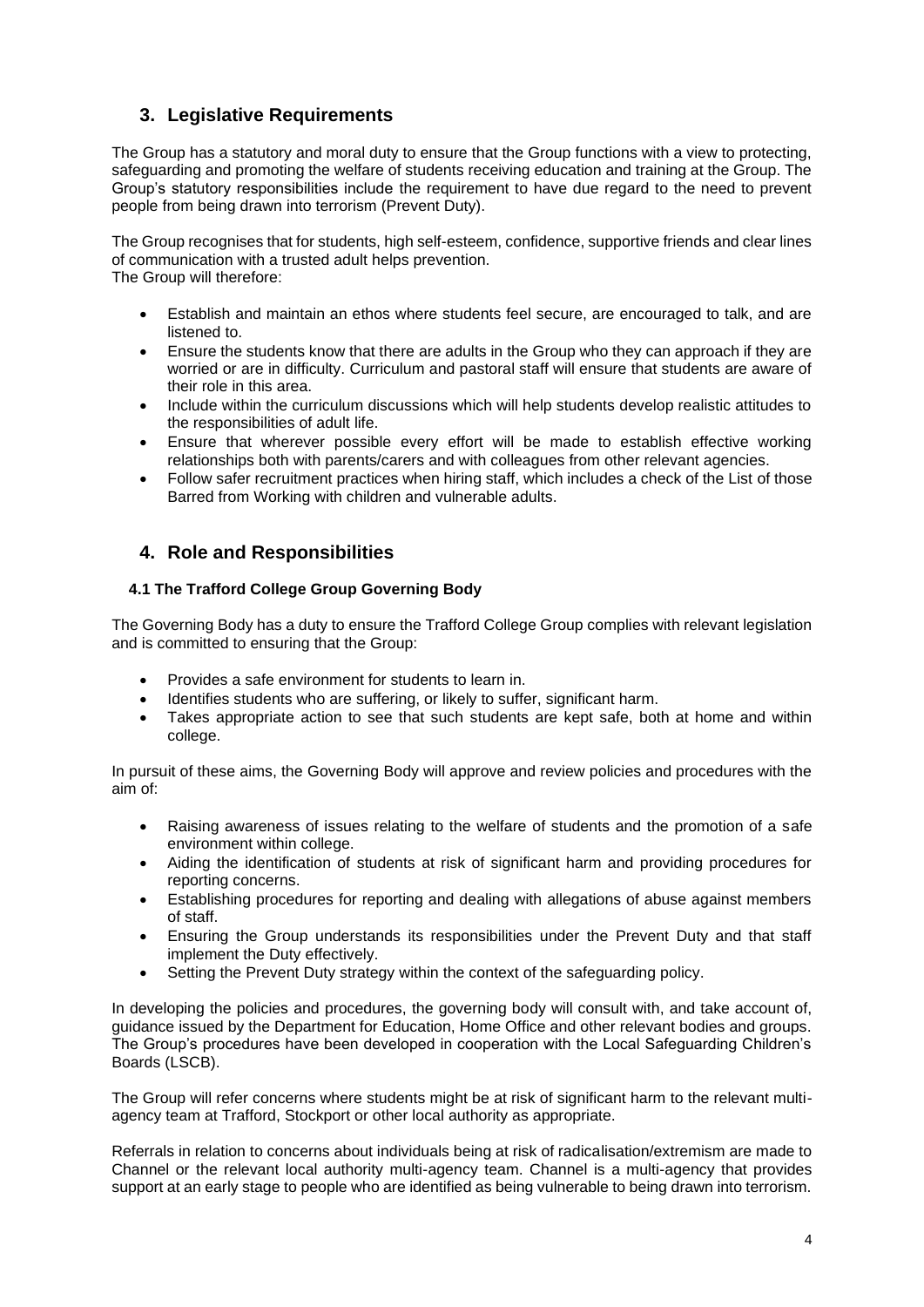The Governing Body will receive an annual report from senior officers which reviews how the duties have been discharged.

#### **4.2 Designated Governor**

The designated member of the Governing Body with responsibility for child protection and safeguarding issues (including Prevent) is Sarah Drake. The designated Governor is responsible for liaising with the Principal and Senior Staff Member with Lead Responsibility over safeguarding matters, including:

- Ensuring that the Group has procedures and policies which are consistent with Local Safeguarding Children's Board procedures.
- Ensuring that the governing body considers and reviews the Group policy on safeguarding each year.
- Ensuring that each year the governing body is informed of how the Group and its staff have complied with the policy, including but not limited to a report on the training that staff have undertaken.
- Ensuring that adequate policies, procedures and training are in place in relation to the Prevent duty.
- Ensuring the Group assesses the risk of radicalisation and develops an action plan to minimise the risk.

The designated Governor may also be a key link in the liaison between agencies such as the police and social care in connection with allegations against the Principal or the Senior Staff Member with Lead Responsibility. This will not involve undertaking any form of investigation but will ensure good communication between the parties and the provision of information to assist enquiries.

#### **4.3 Senior Staff Member with Lead Responsibility for Safeguarding Issues: Assistant Principal Student Experience and Support**

The designated Senior Member of Staff with lead responsibility for safeguarding issues is Yvette Hansbury-Robinson, Assistant Principal, Student Experience and Support.

The designated Senior Member of Staff will have a key duty to take lead responsibility for raising awareness with the staff of issues relating to the welfare of students, and the promotion of a safe environment for students within the Trafford College Group.

The designated Senior Member of Staff is responsible for:

- Developing and reviewing the Child Protection and Safeguarding Vulnerable Adults policy.
- Undertaking the lead responsibility for raising awareness with governors and staff in relation to Child Protection/ Safeguarding and the Prevent duty, providing advice and managing the completion of the Prevent risk assessment and action plan.
- Overseeing the referral of cases of suspected abuse to the relevant agencies.
- Ensuring appropriate referral records are maintained.
- Ensuring an effective relationship with appropriate agencies is developed and maintained and liaising with the LADO and LSCB and other appropriate agencies to share information as required.
- Ensuring that governors and staff receive appropriate training in child protection/safeguarding and Prevent duties and are aware of the child protection procedures.

#### **4.4 Assistant Principal 16-19 Student Experience and Support**

The Assistant Principal 16-19 Student Experience and Support is responsible for:

- The referral point for local schools and Connexions for whom appropriate arrangements need to be in place on transition or for raising concerns.
- Developing appropriate student support policies, procedures and processes which support child protection/ safeguarding and responsibilities associated with the Prevent duty.
- Produce a termly report to governors on safeguarding including how the Group is meeting its responsibilities.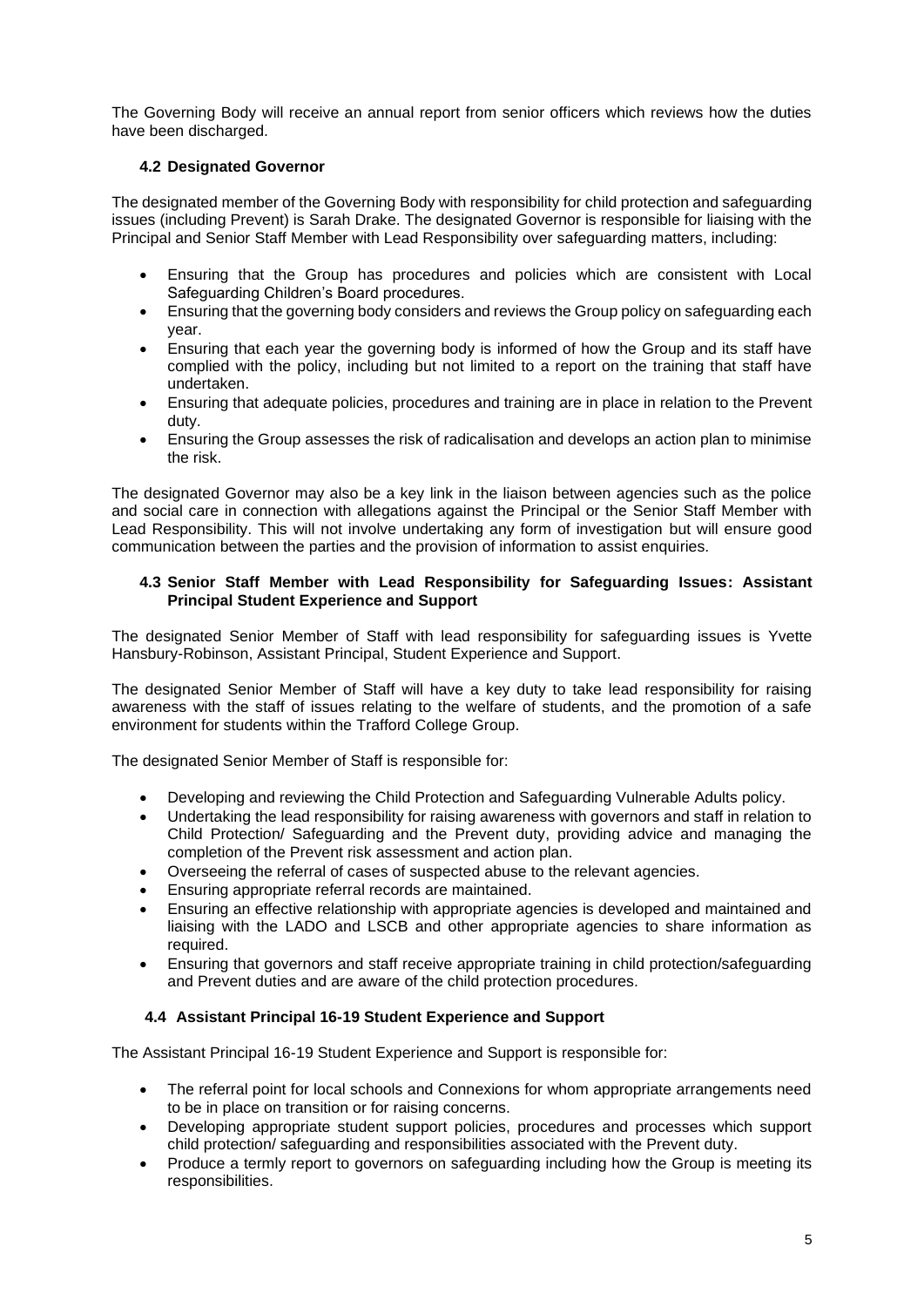#### **4.5 Learner Services Manager**

The Learner Services Managers are responsible for:

- Acting as the lead operational safeguarding/ prevent designated officer in the case of the LSM Altrincham & Stretford (for Trafford), the LSM Stockport & C&M.
- Ensuring all employees within the department undertake their duties in accordance with child protection/safeguarding and Prevent statutory requirements.
- Providing advice and support to employees and students.
- Updating the Safeguarding Operational Group and Safeguarding Committee on case referrals and child protection/ safeguarding and Prevent duty activities.
- Maintaining a record of any child protection referral, complaint or concern (even where that concern does not lead to a referral).
- Raising awareness with staff of issues relating to the welfare of students and the promotion of a safe environment for students who are learning within the Group or in the community.
- Provide mandatory safeguarding training to staff and partners.

#### **4.6 Heads of Studies/Head of Faculty (C&M)**

The Heads of Studies/Head of Faculty are responsible for:

- Ensuring that parents and carers of children, young people and adults at risk within the College are aware of the Group's Child Protection and Safeguarding Vulnerable Adults policy.
- Liaising with employers and training organisations that receive children, young people or adults at risk from the Group on placements to ensure that appropriate safeguards are put in place.
- Ensuring that their employees undertake training and adhere to the child protection/ safeguarding procedures.
- Ensuring that no member of staff, worker or volunteer undertakes work without appropriate DBS/ risk assessment clearance.
- Ensure that appropriate sessions promoting child protection/ safeguarding and Prevent guidance are delivered within the curriculum.

#### **4.7 Head of Human Resources**

The Head of Human Resources is responsible for:

- Ensuring effective safe recruitment and induction practices including ensuring that appropriate DBS/ risk assessments are undertaken.
- Ensuring the Central Register is maintained.
- Ensuring appropriate arrangements are undertaken and recorded for the engagement of other workers and volunteers with responsibilities for the College's C/VA.
- Managing the delivery of appropriate child protection/ safeguarding and Prevent duty training and the maintaining of appropriate training records.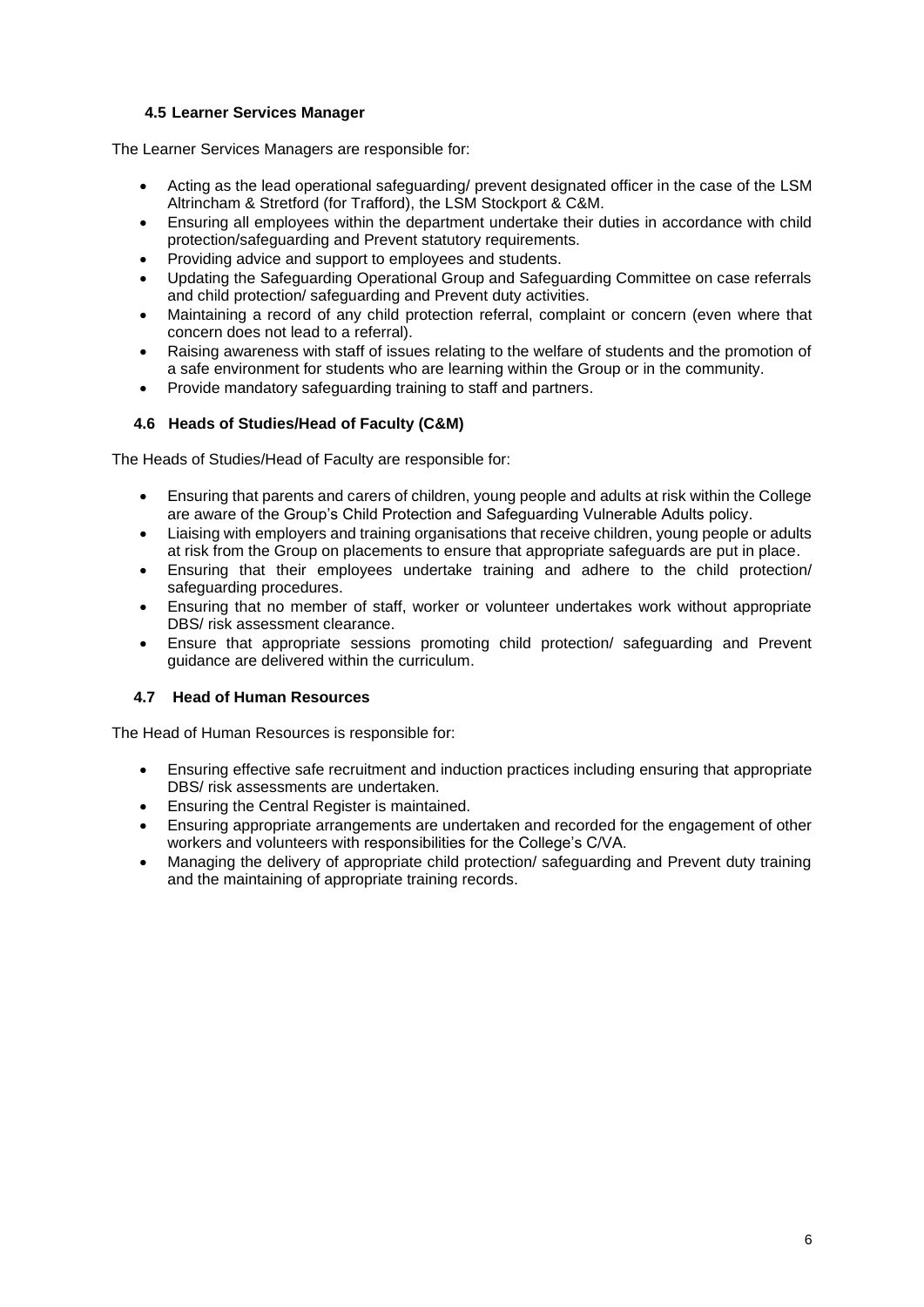| Site/Area                             | <b>Staff Member</b>               |                                                        |  |  |
|---------------------------------------|-----------------------------------|--------------------------------------------------------|--|--|
| Altrincham                            | Yvette H-Robinson                 | (Assistant Principal SES - Group DSL Lead)             |  |  |
|                                       | <b>Shaun Deakin</b>               | (Learner Services Manager, Designated                  |  |  |
|                                       |                                   | Safeguarding Lead)                                     |  |  |
|                                       | Michael Owen                      | (Programme Leader Foundation Learning)                 |  |  |
|                                       | Julie Wilson                      | (College Counsellor)                                   |  |  |
|                                       | Jane Hickey                       | (Deputy Designated Safeguarding Lead/Pastoral          |  |  |
|                                       |                                   | Support Mentor)                                        |  |  |
|                                       | Melissa Connett                   | (Pastoral Support Mentor)                              |  |  |
|                                       | Lai Ming                          | (Pastoral Support Mentor)                              |  |  |
|                                       | Sara Riozzi                       | (Pastoral Support Mentor/Designated Teacher)           |  |  |
| Stretford                             | Yvette H-Robinson                 | (Assistant Principal SES - Group DSL Lead)             |  |  |
|                                       | Shaun Deakin                      | (Learner Services Manager, Designated                  |  |  |
|                                       |                                   | Safeguarding Lead)                                     |  |  |
|                                       | <b>Brian Green</b><br>Sara Riozzi | (Pastoral Support Mentor)<br>(Pastoral Support Mentor) |  |  |
| Stockport                             | Yvette H-Robinson                 | (Assistant Principal SES - Group DSL Lead)             |  |  |
|                                       | Amy Singh                         | (Learner Services Manager DSL Stockport & C&M)         |  |  |
|                                       | Victoria Johnson                  | (Deputy Designated Safeguarding Lead/Designated        |  |  |
|                                       |                                   | Teacher)                                               |  |  |
|                                       | Fran Logan                        | (Pastoral Support Mentor)                              |  |  |
|                                       | Julie Wilson                      | (College Counsellor)                                   |  |  |
|                                       | Pete McShane                      | (Pastoral Support Mentor)                              |  |  |
| Cheadle                               | Yvette H-Robinson                 | (Assistant Principal SES - Group DSL Lead)             |  |  |
|                                       | Amy Singh                         | (Learner Services Manager DSL Stockport & C&M)         |  |  |
|                                       | Victoria Johnson                  | (Deputy Designated Safeguarding Lead/Designated        |  |  |
|                                       |                                   | Teacher)                                               |  |  |
|                                       | Mike Taylor                       | (Deputy Safeguarding Lead/Student Learning             |  |  |
|                                       |                                   | Mentor)                                                |  |  |
|                                       | Sarah Jane Mason                  | (House Monitor)                                        |  |  |
|                                       | Elizabeth Atkinson                | (House Monitor)                                        |  |  |
|                                       | <b>Rachel Marks</b>               | (House Monitor)                                        |  |  |
| Marple                                | Yvette H-Robinson                 | (Assistant Principal SES - Group DSL Lead)             |  |  |
|                                       | Amy Singh                         | (Deputy Designated Safeguarding Lead/Designated        |  |  |
|                                       | Victoria Johnson                  | Teacher)                                               |  |  |
|                                       | Mike Taylor                       | (Deputy Safeguarding Lead/Student Learning             |  |  |
|                                       |                                   | Mentor)                                                |  |  |
|                                       | <b>Beverley Ayres</b>             | (House Monitor)                                        |  |  |
|                                       | Michael Osborne                   | (House Monitor)                                        |  |  |
| Apprenticeships                       | <b>Andy Mould</b>                 | (Assistant Principal Apprenticeships)                  |  |  |
|                                       | Margaret Carlisle                 | (ABDM Early Years & Education)                         |  |  |
|                                       |                                   |                                                        |  |  |
| <b>Work Experience</b>                | <b>Beth Robinson</b>              | (CEIAG Lead)                                           |  |  |
| Placements                            |                                   |                                                        |  |  |
|                                       | Yvette H-Robinson                 | (Assistant Principal Student Experience and Support    |  |  |
| 16-19 Subcontracting/<br>Partnerships |                                   | Group DSL)                                             |  |  |
|                                       |                                   |                                                        |  |  |
| Adult Education (incl.                | <b>Gareth Burrow</b>              | (Head of Studies Employability & Skills)               |  |  |
| Community Learning and                | Margaret Carlisle                 | (ABDM Early Years& Education)                          |  |  |
| Partnerships)                         |                                   |                                                        |  |  |
|                                       |                                   |                                                        |  |  |
| <b>Higher Education</b>               | John Simpson                      | (Head of University Centre)                            |  |  |
|                                       |                                   |                                                        |  |  |

# **4.8 (i) Designated Safeguarding/Prevent Officers**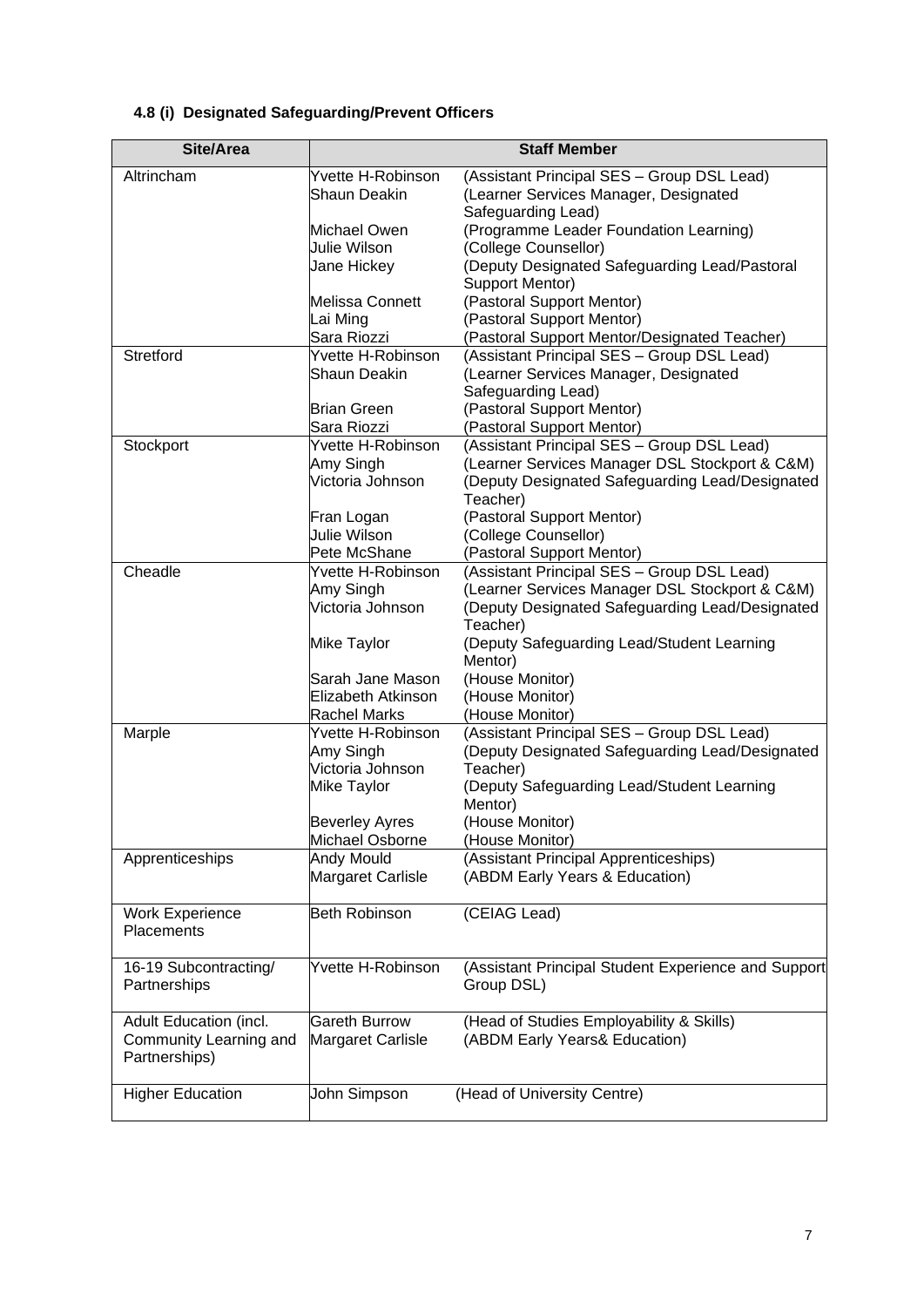#### **(ii) Designated Safeguarding Officers:**

- Will report to the senior member of staff with lead responsibility.
- Will know how to make an appropriate referral.
- Will be available to provide advice and support to other staff on issues relating to child protection and protection of adults at risk.
- Will have particular responsibility to be available to listen to students studying at the Group or community courses.
- Will deal with individual cases, including attending case conferences and review meetings as appropriate.
- Will be trained to an appropriate level (Level 4 Safeguarding) and undertake mandatory updating as required

Written records are made in appropriate and timely way and are held securely. These records are shared appropriately and where necessary with consent.

A designated member of staff for safeguarding/prevent will be available at all times.

#### **4.9 Employees, Workers and Volunteers**

All employees, workers and volunteers are required to:

- Be clear on the child protection and safeguarding procedures.
- Know what to do if they have a concern and that this information is shared immediately.
- Give the highest priority to the safety and welfare of students.
- Recognise, identify and respond to signs of abuse, neglect and other safeguarding concerns relating to children and young people.
- Undertake the required mandatory safeguarding training and attend updates as directed.
- Ensure they understand the mandatory duty to report cases of female genital mutilation.
- Ensure they are aware of the requirements detailed in "Keeping Children Safe in Education (January 2021) Part One: Safeguarding Information for all Staff".

#### **4.10 Safeguarding Arrangements for Subcontracted and School Links Provision**

The Group has sub-contracted / partnership provision for 16-18 students and vulnerable adults with the following providers:

- Carrington Riding School Limited
- Code Nation Limited
- Debut Academy of Performing Arts Limited
- Flixton Girls School
- Interactive Business Limited
- Stockport County Football Club

#### **Partnership Provision:**

- ABC Sports Learning Limited
- City in the Community Limited

These organisations have their own safeguarding policies but within these they must refer to The Trafford College Group's practices and a requirement to pass details of any referrals to one of the Group's designated officers.

All employees delivering courses at a subcontractor / partner must attend the TCG's own safeguarding training. The exception to this is Flixton Girls High School where the Group agrees they deliver their own safeguarding training.

Where TCG hold a managing agent relationship, undertaking delivery on behalf of another organisation or employer, we would comply with that organisation's own Safeguarding Policy, as well as that of the Trafford College Group.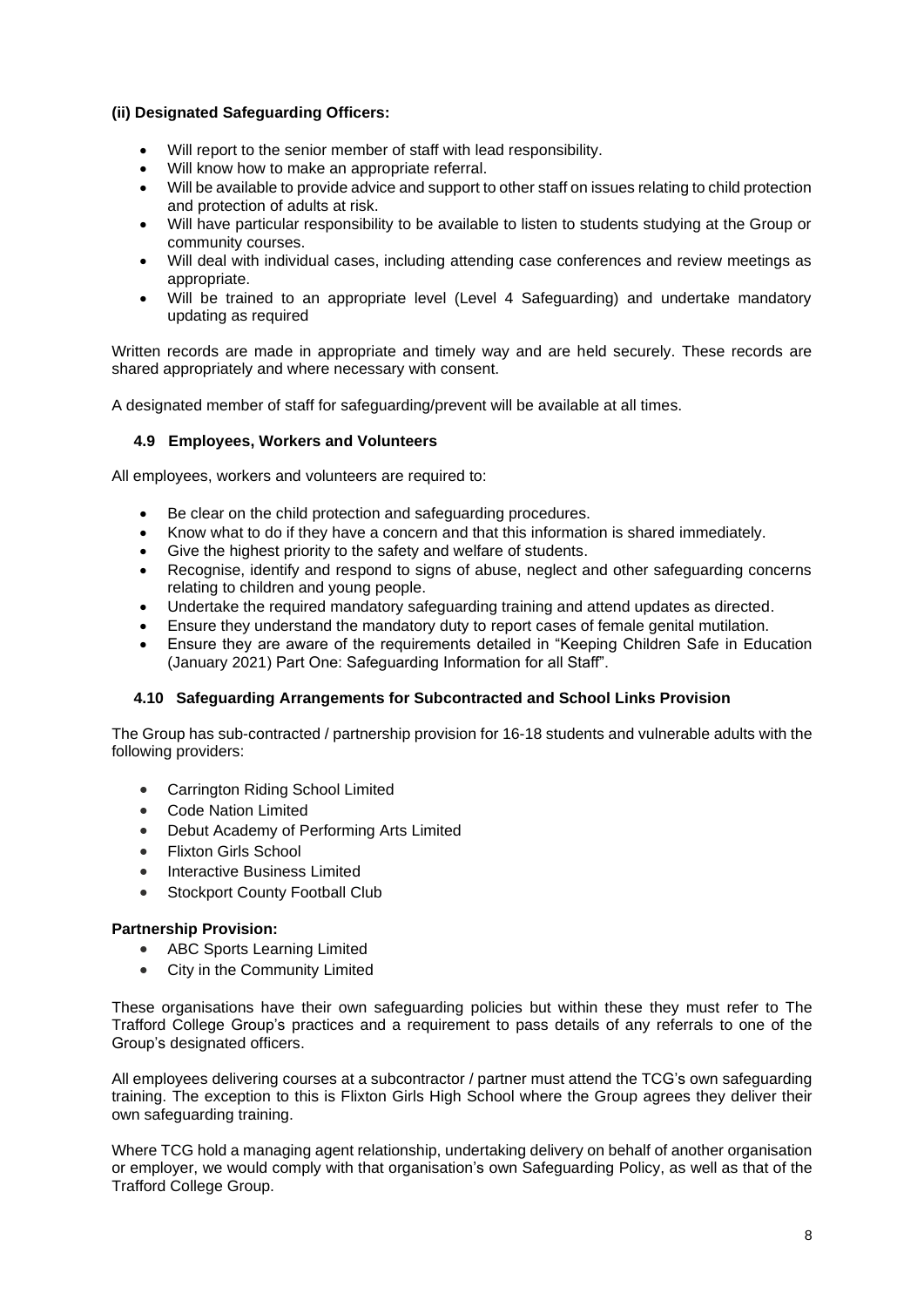#### **4.11 Safeguarding Arrangements for Apprenticeship Provision and Work Experience**

For students undertaking Apprenticeships and work experience placements the same safeguarding requirements apply. Where a safeguarding concern arises in the workplace notification must be given to a Designated Safeguarding Officer.

A summary of the Child Protection and Safeguarding Vulnerable Adults Policy is included in the Industry Placement Programme Handbook. The Handbook includes details of how to make a safeguarding referral and links to the full Policy document.

#### **4.12 Safeguarding Arrangements for Trips and Visits**

For students participating in off -site trips and visits, where a safeguarding concern arises, the same safeguarding requirements apply. A copy of the Child Protection and Safeguarding Vulnerable Adults Policy should be forwarded to any trip/visit destination and details of how to make a safeguarding referral outlined in the risk assessment document.

#### **4.13 Responsibility for College Students who are 'Looked after Children'**

Any child who is subject to a care order or who is accommodated by the local authority is classed as a 'Looked after Child.' All looked after children should have a Personal Education Plan and the College seeks to support the implementation of these plans through pre-entry advice and guidance, support during the application and enrolment process, on course support and through monitoring and evaluation. The monitoring of Looked after Children is the responsibility of the Programme Leaders – Learner Services at each of the five main sites.

#### **4.14 Safeguarding Arrangements for Host Families**

Where any student has an arrangement in place to stay with a host family (i.e. whilst studying with a partner organisation) it is a requirement that all adults over 18 within the host property have an enhanced DBS. These details must be notified to HR who will retain appropriate DBS records for these families.

#### **4.15. Safeguarding Arrangements for Higher Education**

For students undertaking Higher Education the same safeguarding requirements apply. Where a safeguarding concern arises notification must be given to a Designated Safeguarding Officer.

A summary of the Child Protection and Safeguarding Vulnerable Adults Policy is included in the Higher Education Handbook. The handbook includes details of how to make a safeguarding referral and links to the full policy document.

# <span id="page-8-0"></span>**5. Training**

#### **5.1 Governors and Lead Governor**

All Governors are required to undertake mandatory safeguarding training delivered by the Safeguarding Leads. All Governors also undertake an annual refresher training in safeguarding. The Governor with special responsibility for safeguarding will undertake appropriate additional training.

#### **5.2 Designated Senior Lead Officer for Safeguarding Issues**

The designated senior member of staff has received training in child protection issues and inter-agency working, as required by the Local Safeguarding Children Board (LSCB) and will receive refresher training as least annually with safeguarding training every two years. In addition, they will keep up to date with developments in safeguarding issues.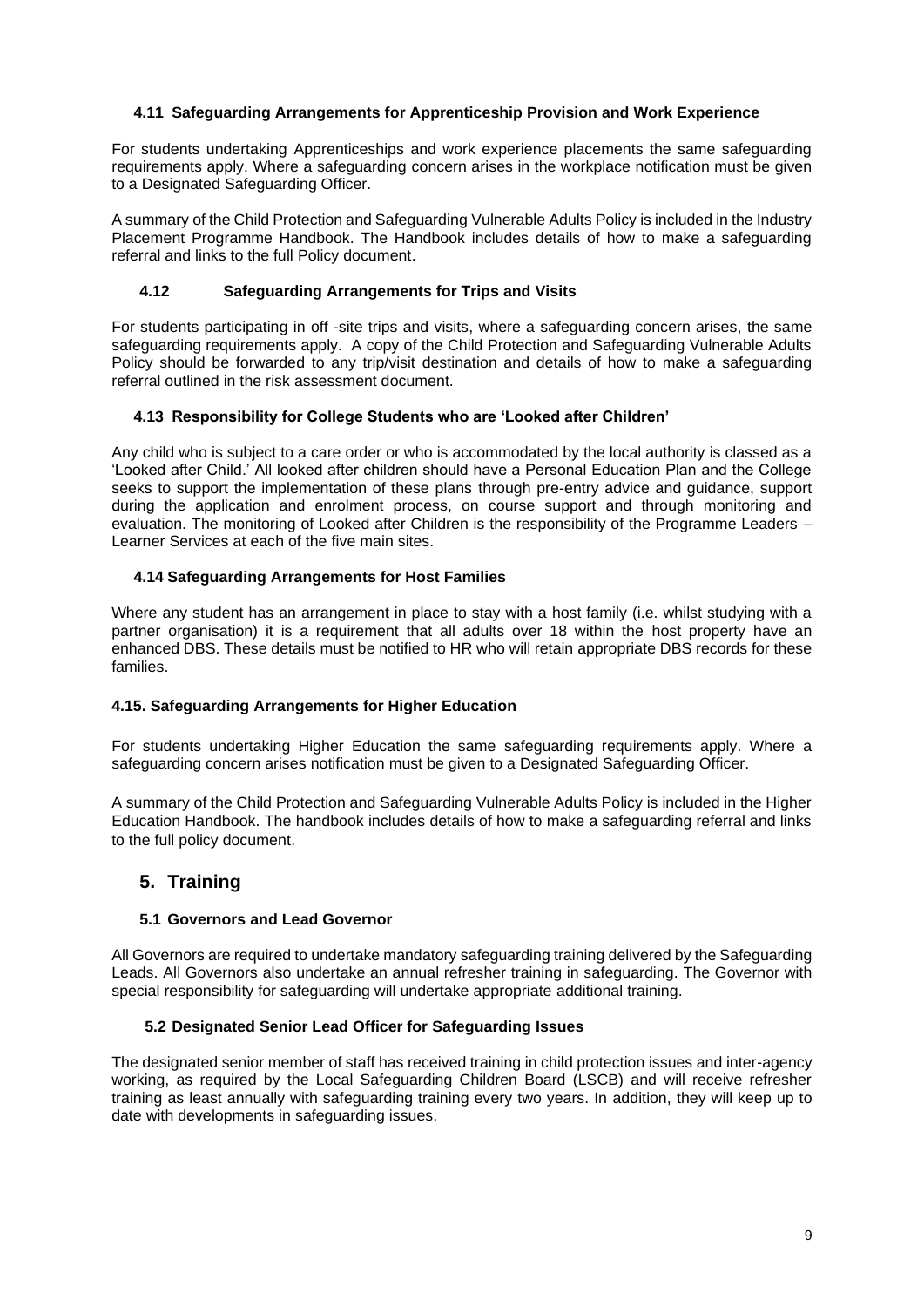#### **5.3 Designated Safeguarding/Prevent Officers**

The Designated Safeguarding/Prevent Officers have received training in child protection and safeguarding issues and inter-agency working and will receive refresher training as required and at least every two years.

## **5.4 Human Resources Officers**

Employees within the Human Resources Team will undertake Safer Recruitment training, which will be updated normally on a three-year basis. Each interview panel should have a trained HR member of staff, else an alternative trained member of staff in their absence.

#### **5.5 All Employees**

All employees are provided with key details of lead officers for safeguarding (including Prevent) on commencement to their post. All staff participate in an induction process which includes the provision of written statements of policies and procedures in relation to safeguarding. All employees within the Group including the Principal, the Leadership Team, and Business support staff are required to attend Safeguarding Training (including Prevent) to familiarise themselves with safeguarding issues, individual responsibilities, the Group's procedures and policies. All staff will receive regular updates on safeguarding at least annually.

This also includes the Student Code of Conduct which details the Group's expectations in respect of behaviour, and the procedure for monitoring attendance and punctuality.

All employees are required to read Keeping Children Safe in Education Part 1.

# <span id="page-9-0"></span>**6. Safe Recruitment and Selection**

The Group is committed to safer practice in recruitment this means thinking about and including issues to do with safeguarding at every stage of the process and ensuring that people who work with students whether they are paid employees or volunteers, are safe to do so. Safe recruitment practices will be in accordance with the requirements detailed in "Keeping Children Safe in Education (September 2021), Part Three: Safer Recruitment".

During the recruitment and selection process the Group will take into account the latest<sup>1</sup> changes to the National Vetting and Barring Scheme as per the Protection of Freedoms Act 2012. To support safe recruitment and selection the following are in place:

- Advertisements make reference to the need for the successful applicant to undertake an Enhanced Disclosure Check including a check of the DBS Barred Lists via the Disclosure and Barring Service where the post holder undertakes regulated activity.
- Job descriptions make reference to the responsibility for safeguarding.
- Person specifications include specific reference to working with children or adults at risk.
- Comprehensive information from applicants is obtained and scrutinised.
- Independent professional and character references are used to assess an applicant's suitability to work with children and/or adults at risk.
- Face-to-face interviews are undertaken by suitably trained staff and used to explore a candidate's suitability to work with children and/or vulnerable adults at risk.
- Previous employment history and experience is checked.
- Qualifications are verified.
- A minimum of two references are obtained for shortlisted candidates prior to appointment; one will be the applicant's current or most recent employer; one will also be from the employer by whom the person was most recently employed to work with children. References will not be accepted from friends. References will cover the candidates last 5 years of employment.
- Proof of identity is requested such as a birth certificate, driving licence or passport combined with evidence of address. Some form of photographic identity will be seen except where for exceptional reasons none is available.

<sup>1</sup> September 2012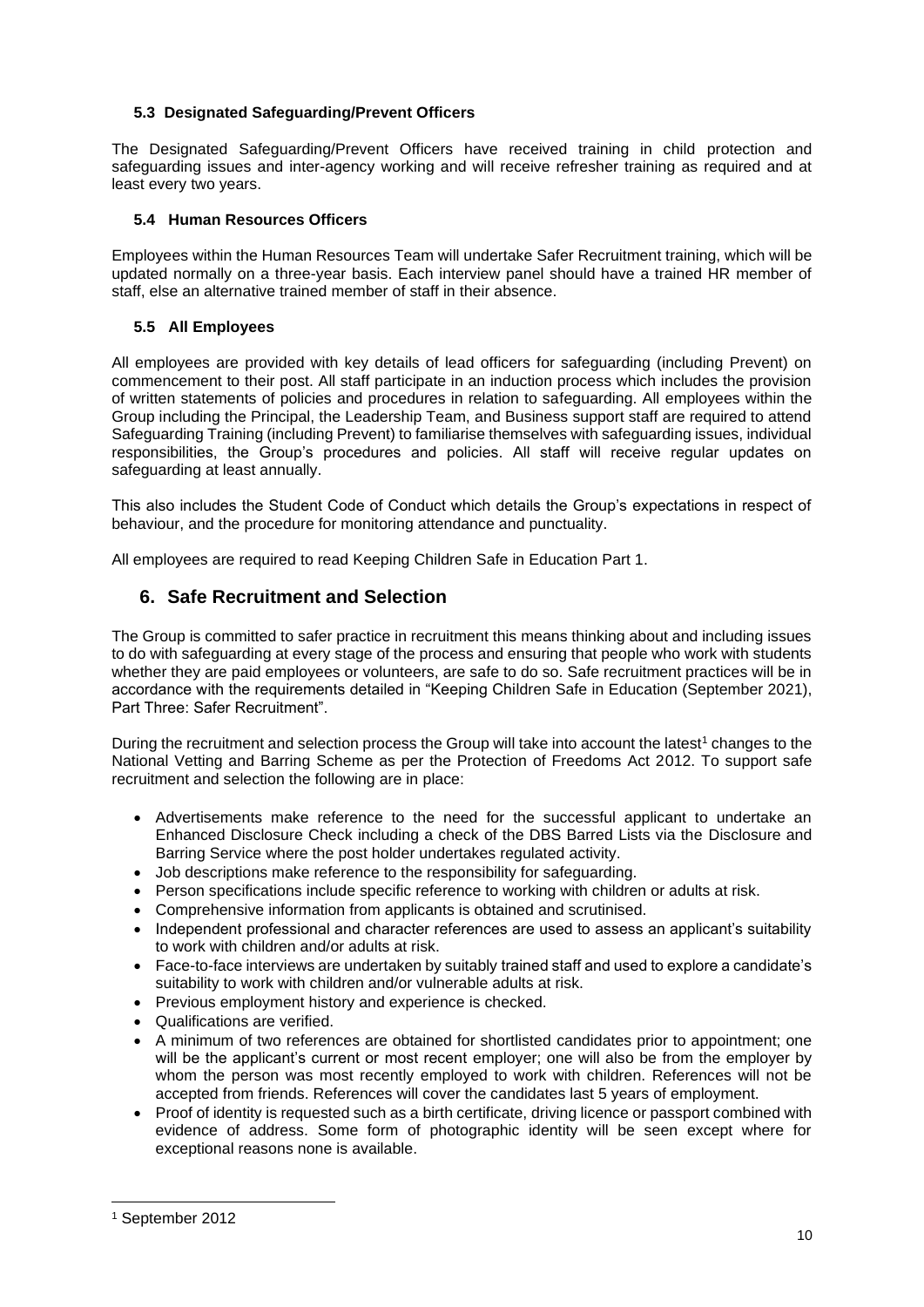- All volunteers, governors and staff who work at the Group will undergo an Enhanced Disclosure check through the Disclosure and Barring Service.
- All posts which undertake regulated activity within the Group have been identified by the Human Resources Department in liaison with the director/manager of each department and are required to undergo an Enhanced Check through the Disclosure and Barring Service plus a check of the DBS Barred Lists for Children or/and Adults as required. (For further information on regulated activity refer to the Disclosure and Barring Service website).
- Where the DBS check identifies an issue or it is necessary for the person to commence without a DBS check, a risk assessment must be completed by the relevant department and HR. This will be signed off by the Vice Principal Curriculum or Vice Principal Corporate Services.
- The Disclosure and Barring Service identify a number of acceptable documents which are required to undergo the Disclosure check. The Group can process the check where the documents are from the Primary Trusted ID Credentials list. Where the documents are from the government state issued or financial social history, an external ID validation service will be used to check the applicant against records to establish their name and living history footprint.
- Where a volunteer is cleared to work within the Group but does not work for up to a 3-month period, the Volunteer is required to undergo a further check.
- The Human Resources Department maintain a single central record of recruitment and vetting checks including section 128 prohibition checks relating to all staff, volunteers and agency staff.
- All successful applicants are required to demonstrate their eligibility to work in the UK by the provision of the relevant documentation for example: passport, birth certificate, work permit.

# <span id="page-10-0"></span>**7. Online Safety**

The Group has in place appropriate filters and monitoring systems to protect students from harmful online materials. It is essential that children are safeguarded from potentially harmful and inappropriate online material.

The breadth of issues classified within online safety is considerable, but can be categorised into **four areas** of risk:

- Content: being exposed to illegal, inappropriate, or harmful content, for example: pornography, fake news, racism, misogyny, self-harm, suicide, anti-Semitism, radicalisation, and extremism.
- Contact: being subjected to harmful online interaction with other users; for example: peer to peer pressure, commercial advertising and adults posing as children or young adults with the intention to groom or exploit them for sexual, criminal, financial or other purposes.
- Conduct: personal online behaviour that increases the likelihood of, or causes, harm; for example, making, sending, and receiving explicit images (e.g. consensual and non-consensual sharing of nudes and semi-nudes and/or pornography, sharing other explicit images and online bullying; and
- Commerce risks such as online gambling, inappropriate advertising, phishing and or financial scams. If you feel your pupils, students or staff are at risk, please
- Report it to the Anti-Phishing Working Group (https://apwg.org/).

The arrangements for online safety are in accordance with "Keeping Children Safe in Education (September 2021), Annex D Online Safety".

In addition, the Student Code of Conduct highlights detail in respect of acceptable use of computers and access to on-line materials.

# <span id="page-10-1"></span>**8. Dealing with a Disclosure of Abuse and Procedure for Reporting Concerns**

#### **8.1 The Governing Body recognises the following as definitions of abuse**:

#### **Domestic Abuse**

The Government defines domestic abuse as any incident or pattern of incidents of controlling, coercive or threatening behaviour, violence or abuse between those aged 16 or over who are or have been intimate partners or family members regardless of gender or sexuality. This can encompass but is not limited to the following types of abuse: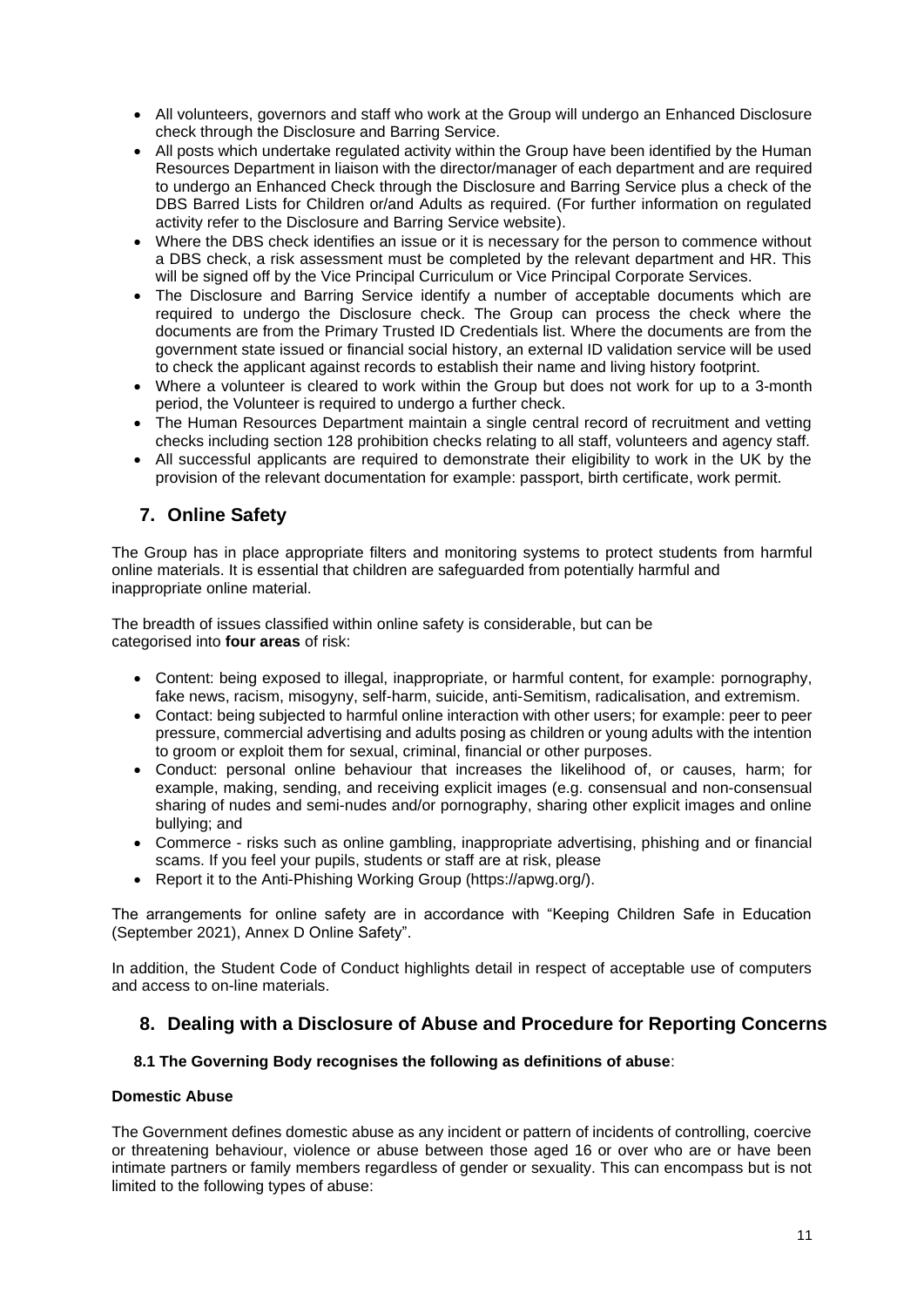- Psychological
- Physical
- Sexual
- **Financial**
- **Emotional**

Controlling behaviour is a range of acts designed to make a person subordinate and/or dependent by isolating them from sources of support, exploiting their resources and capacities for personal gain, depriving them of their means needed for independence, resistance and escape and regulating their everyday behaviour.

The Trafford College Group is part of Trafford's Operation Encompass and when police attend a student's home to deal with an incident of domestic violence, the Group will be informed in order for them to be able to provide support to the student on their return to college.

Coercive behaviour is an act or a pattern of acts of assault, threats, humiliation and intimidation or other abuse that is used to harm, punish or frighten their victim.

\*This definition includes so called 'honour' based violence, female genital mutilation and forced marriage, and is clear that victims are not confined to one gender or ethnic group".

#### **Physical Abuse**

Physical abuse causes harm to a C/YP and Adults at Risk. It may involve hitting, shaking, throwing, poisoning, burning, scalding, drowning or suffocating or otherwise causing physical harm to a C/VA. It may be done deliberately or recklessly or be the result of a deliberate failure to prevent injury occurring. It can also occur when a parent or carer feigns the symptoms of or deliberately causes ill health to a child or vulnerable adult whom they are looking after.

#### **Neglect**

Neglect is the persistent or severe failure to meet basic physical and/or psychological needs, likely to result in serious impairment of their health or development. It may involve a failure to provide adequate food, clothing or shelter, failing to keep them safe from harm or danger, or failure to ensure access to appropriate medical care or treatment. It may also involve neglect of, or inadequate response to their basic emotional needs.

#### **Sexual Abuse**

Sexual abuse involves children and vulnerable adults being forced or enticed into participating in or watching sexual activity, not necessarily involving a high level of violence. It is not necessary for them to be aware that the activity is sexual and their apparent consent is irrelevant. The acts may involve physical contact including penetrative or non-penetrative acts. They may involve non-contact activities such as involving them in looking at, or in the production of, pornographic material or watching sexual activities, or encouraging them to behave in sexually inappropriate ways or grooming a child in preparation for abuse (including via the internet).

#### **Child Sexual Exploitation**

Child sexual exploitation is a form of child sexual abuse. It occurs where an individual or group takes advantage of an imbalance of power to coerce, manipulate or deceive a child or young person under the age of 18 into sexual activity (a) in exchange for something the victim needs or wants, and/or (b) for the financial advantage or increased status of the perpetrator or facilitator. The victim may have been sexually exploited even if the sexual activity appears consensual. Child sexual exploitation does not always involve physical contact, it can also occur through the use of technology.

#### **Forced Marriage**

Forced marriage is an abuse of human rights, an abuse of the rights of the child and is a form of domestic abuse. There is a clear distinction between a forced marriage and an arranged marriage. In arranged marriages, the families of both spouses take a leading role in arranging the marriage but the choice whether or not to accept the arrangement remains with the prospective spouses.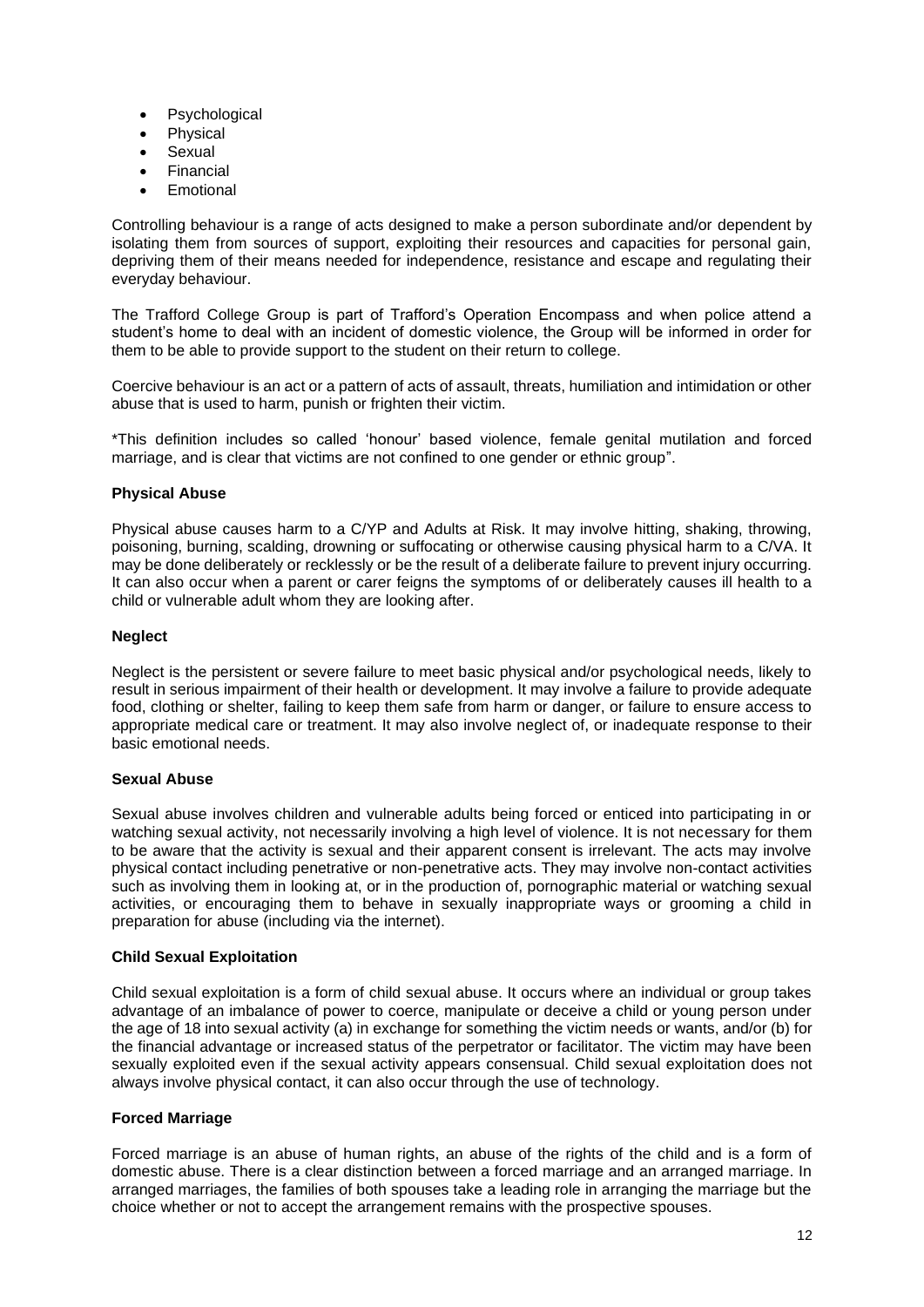In forced marriages, one or both spouses do not or, in the case of some adults with support needs, cannot consent to the marriage and duress is involved. The Forced Marriage (Civil Protection) Act was enacted in 2007 and came into force on 25 November 2008. The Act forms part of the Family Law Act 1996 and makes provision for protecting children, young people and adults from being forced into marriage without their free and full consent. Victims may only have one chance to speak out (the one chance rule) and thus professionals need to raise the matter immediately with a safeguarding officer if they come across a forced marriage case.<sup>2</sup>

#### **Female Genital Mutilation**

Female genital mutilation (FGM) will usually be performed during childhood but there have been reports of young girls or young women undergoing FGM just before a forced marriage. FGM is illegal in the UK and it is also a criminal offence to take someone overseas for the purposes of FGM.

#### **Emotional Abuse**

Emotional abuse occurs where there is persistent emotional ill treatment or rejection, such as to cause severe and adverse effects on behaviour and emotional development, resulting in low self-worth. It may involve conveying to them that they are worthless or unloved, or valued only insofar as they meet the needs of another person. It may feature age or developmentally inappropriate expectations being imposed on the child, young person or vulnerable adult. It may involve causing them frequently to feel frightened or in danger, or their exploitation or corruption. Some level of emotional abuse is present in all forms of abuse.

Additionally, the governing body notes and draws to the attention of the college staff the criminal offences that may be committed in connection with the safeguarding of children and adults at risk, in particular those involving abuse of trust which prohibits staff from engaging in or encouraging sexual activity with students who are under the age of 18 or vulnerable.

#### **8.2 The Corporation also recognises that safeguarding action may also be needed to protect students from the following:**

- Racist, disability and homophobic or transphobic abuse.
- Gender-based violence/violence against women and girls.
- The impact of new technologies on sexual behaviour, for example 'sexting' and accessing pornography.
- Teenage relationship abuse.
- Substance misuse.
- Gang activity and youth violence**.**

#### **8.3 Safeguarding concerns may also arise in the following circumstances:**

#### **Bullying**

Bullying is persistent behaviour directed against an individual, which is intimidating, offensive or malicious and undermines the confidence and self-esteem of the recipient which may cause him or her to suffer stress. Bullying can take place by direct personal contact, or through digital communication such as mobile phones, social networking sites, email or gaming consoles.

Legitimate, constructive and fair criticism of someone's performance or behaviour in an educational environment is not regarded as bullying.

#### **Self-Harm**

Self-harm is defined as self-poisoning or injury, irrespective of the apparent purpose of the act. Selfharm is an expression of personal distress, not an illness, and there are many varied reasons for a person to harm him or herself<sup>3</sup>. Most cases of self-harm do not result in suicide; however, self-harm is known to be a risk factor in suicidal behaviour.

<sup>2</sup> The Right to Choose Multi-Agency Statutory Guidance for Dealing with forced Marriage.

<sup>3</sup> National Institute for Health and Clinical Excellence – Self Harm Pathway 2004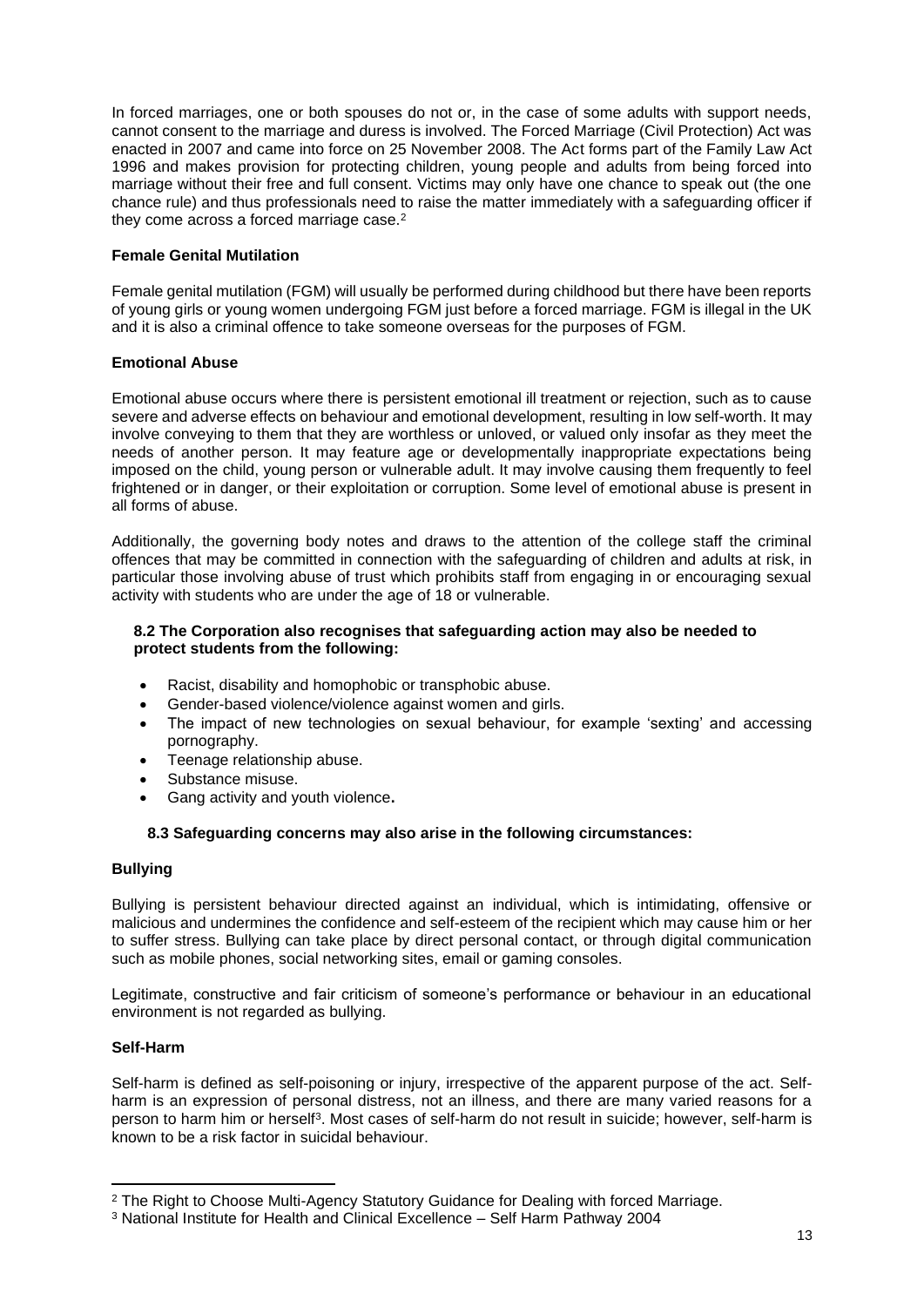#### **Suicide**

Suicide is the intentional and deliberate act of taking one's own life; youth suicide is a major global public health issue. While suicide rates are higher among 20-24 year olds, suicidal behaviour that may precede suicide is established in the earlier years. Suicide consistently ranks as one of the leading causes of death for adolescents between 15 and 19 years of age<sup>4</sup>. Research suggests that certain situations put children and young people at more risk of suicide, including suffering loss or bereavement, relationship issues, experiencing bullying and/or racism, living in isolated areas and living in unhappy circumstances<sup>5</sup>.

#### **Eating Disorders**

Eating Disorders include anorexia nervosa, bulimia nervosa, or other related (or 'atypical') eating disorders (mainly binge eating disorder). In general, eating disorders develop over time, sometimes over years, and often at a point when life brings fear and insecurity $\rm ^6$ .

#### **Radicalisation/ Extremism and Terrorism (Prevent):**

Students may be coerced into becoming involved with terrorist groups and gangs and be at risk of radicalisation including the vocal or active opposition to fundamental British values such as democracy, the rule of law, individual liberty and the mutual respect and tolerance of different faiths and beliefs.

The Group recognises that safeguarding is not just about protecting children, learners' and vulnerable adults from deliberate harm, neglect and failure to act. It relates to broader aspects of care and education, including:

- Children's and learners' health and safety and well-being, including their mental health.
- Meeting the needs of children who have special educational needs and/or disabilities.
- The use of reasonable force.
- Meeting the needs of children and learners with medical conditions.
- Providing first aid.
- Educational visits.
- Intimate care and emotional well-being.
- Online safety and associated issues.
- Appropriate arrangements to ensure children's and learners' security, taking into account the local context.

In a local context, *the Stockport Prevent agenda* focusses mainly on the threat from Right Wing Nationalist Groups rather than Islamic Extremist Groups. There is no single factor to identify who is likely to be vulnerable to being drawn into terrorism.

Factors that indicate someone may be vulnerable include:

- Peer pressure
- Influenced from other people or via the internet
- Family tensions
- Recently moved to a new area
- Isolation (feeling of not belonging)
- Lack of self- esteem or identity
- Personal or political grievances
- Significant changes in appearance
- **Bullving**
- Victim of crime and/or involvement in crime
- Anti-social behaviour
- Race / hate crime

CONTEST is the Government's Counter Terrorism Strategy and **Prevent** is one of four elements of CONTEST.

<sup>4</sup> National Institute for Health and Clinical Excellence – Youth Suicide Prevention 2007

<sup>5</sup> NSPCC 2008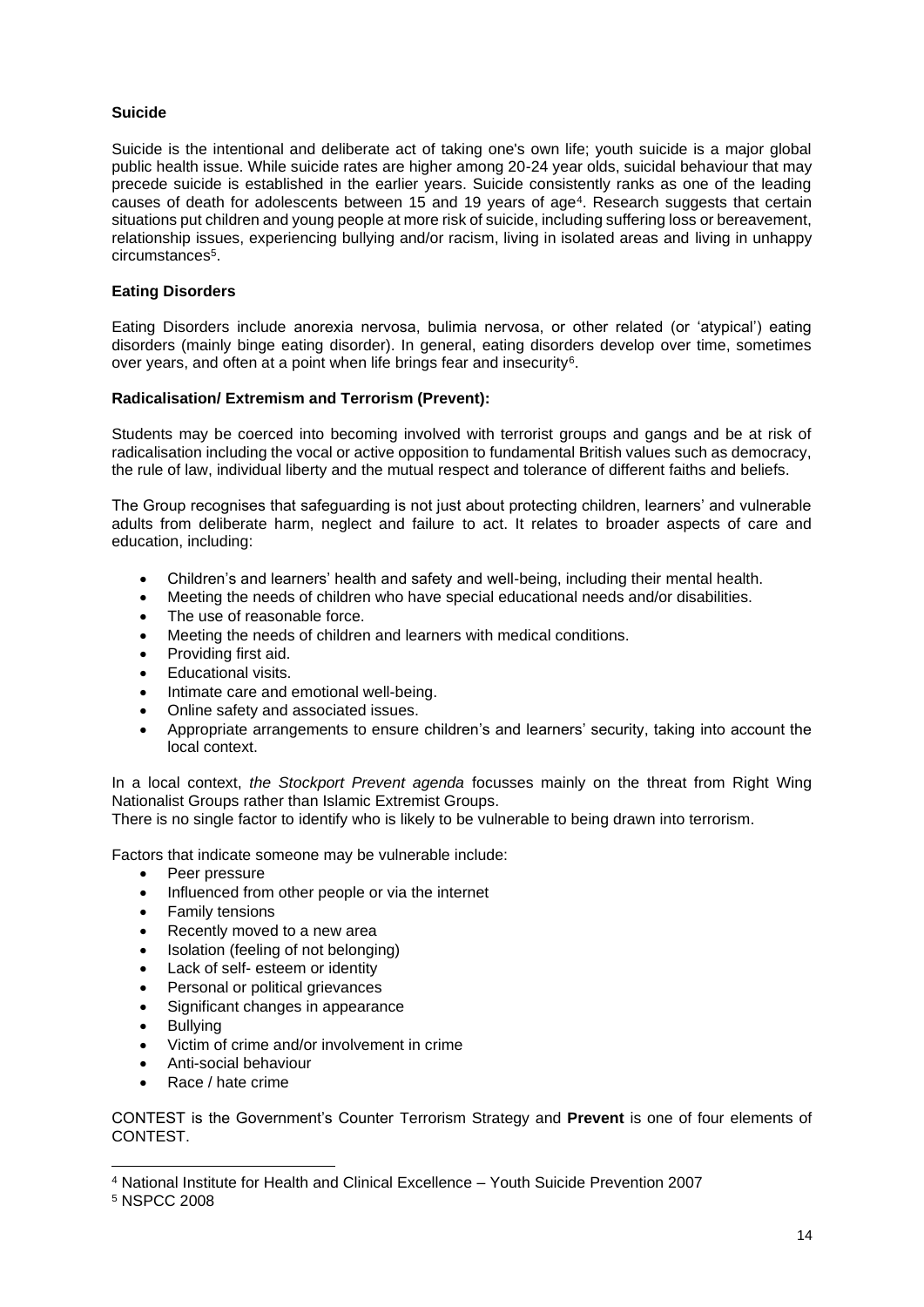Prevent aims to:

- Stop people becoming terrorists or supporting terrorism.
- Provides practical help to identify vulnerable people who may be at risk of being radicalised.
- Applies to / covers all forms of terrorism.
- Channel is an early intervention multi-agency process designed to safeguard vulnerable people from being drawn into violent extremist or terrorist behaviour

The Group will:

- Liaise with the Channel Co-ordinator for expert advice and guidance regarding issues of violence extremism to share with Safeguarding Teams, senior managers and front-line professionals.
- Seek assistance from the Channel Co-ordinator to assess the nature and extent of vulnerability, need and risk around violent extremism.

# <span id="page-14-0"></span>**9. Prevent Protocol**

The Group is committed to supporting the Government's Prevent Strategy and to that end has engaged in employee training with regard to the Prevent Strategy as a whole and the Channel process in particular.

The Group's Safeguarding Teams and student tutors have an awareness of the Government Strategy and are able to make a referral via Channel, as appropriate.

- Any extremism or radicalisation concern will be considered as a safeguarding issue and treated accordingly.
- If we (The Trafford College Group) believe that someone is vulnerable to being exploited or radicalised, we will use the established Safeguarding Procedures to escalate our concerns to the appropriate Designated Safeguarding Officers, who will raise concern via the Channel Coordinator.
- The Channel Co-ordinator and Local Authority will initially screen referrals for suitability through a preliminary assessment.
- If suitable, the case will then be discussed at a Channel Panel of relevant partners to decide if support is necessary.
- The Group will engage with multi-agency panels to develop the most appropriate support package to safeguard the individual at risk.

# <span id="page-14-1"></span>**10.Modern Slavery Statement**

The Trafford College Group is committed to meeting obligations under section 54 of The Modern Slavery Act 2015 and to ensuring all its operations, collaborations and business relationships are carried out with integrity and ethically.

TCG will implement systems and controls to ensure any form of exploitation of an individuals' liberty and freedoms by another person for commercial gain is not taking place within any business operations. The Anti-Slavery and Human Trafficking Statement is published on the website.

# <span id="page-14-2"></span>**11.Peer on Peer Abuse**

This includes all types of bullying (including cyber bullying); sexual violence and sexual harassment; physical abuse such as hitting, kicking, hair pulling or otherwise causing physical harm; sexting and initiating/hazing type violence and rituals; CSE; gang activity and youth violence.

Teenage relationship abuse is defined as a pattern of actual or threatened acts of physical, sexual and/ or emotional abuse, perpetrated by an adolescent (between the ages of 13 and 18) against a current or former partner. Abuse may include insults, coercion, social sabotage, sexual harassment, threats and / or acts of physical or sexual abuse.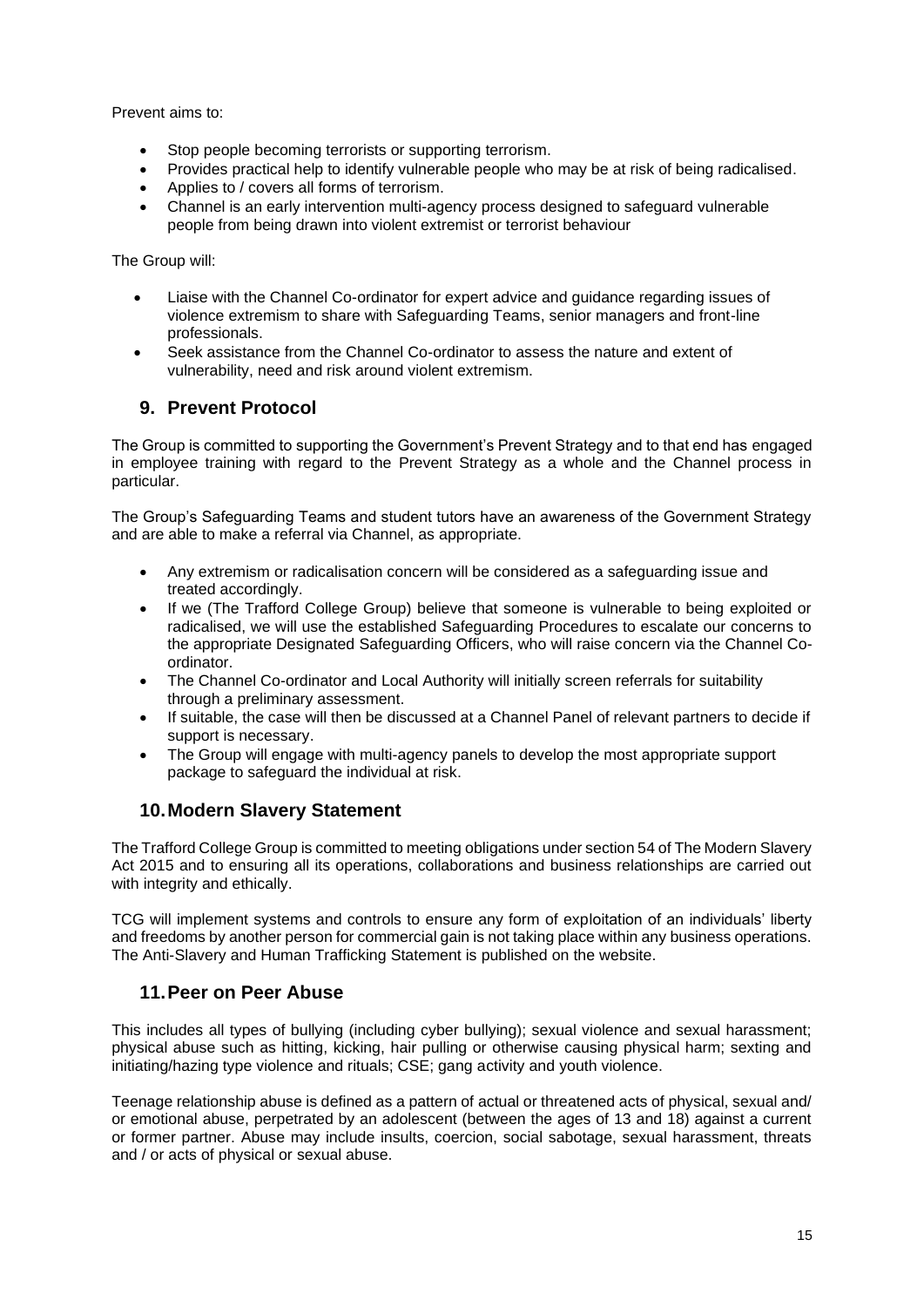Sexual violence and sexual harassment can occur between two children of any sex. They can occur through a group of children sexually assaulting or sexually harassing a single child or a group of children.

# <span id="page-15-0"></span>**12.Child Criminal Exploitation (CCE)**

Children who are trafficked, exploited or coerced into committing crimes are victims in need of safeguarding and support. They may be coerced into carrying weapons such as knives or begin to carry a knife for a sense of protection from harm from others. As children involved in criminal exploitation often commit crimes themselves, their vulnerability as victims is not always recognised by adults and professionals, (particularly older children), and they are not treated as victims despite the harm they have experienced.

Further information about CCE including definitions and indicators is included in Annex B

# <span id="page-15-1"></span>**13.Serious Violence**

All employees should be aware of the indicators, which may signal that students are at risk from, or are involved with serious violent crime. These may include increased absence from College, a change in friendships or relationships with older individuals or groups, a significant decline in performance, signs of self-harm or a significant change in wellbeing, or signs of assault or unexplained injuries. Unexplained gifts or new possessions could also indicate that students have been approached by, or are involved with, individuals associated with criminal networks or gangs.

# <span id="page-15-2"></span>**14.Further Information**

Further details on specific forms of abuse and safeguarding issues are outlined in Annex A of Keeping Children Safe in Education Part 1 (September 2021).

This detail includes:

- Children and the court system
- Children missing from education
- Children with family members in prison
- Child sexual exploitation
- Child criminal exploitation: county lines
- Domestic abuse
- Homelessness
- So-called 'honour-based' violence
- Preventing radicalisation
- Peer on peer abuse
- Sexual violence and sexual harassment between children in schools and colleges (incl. 'up skirting').

# <span id="page-15-3"></span>**15.Procedures for Dealing with a Disclosure of Abuse**

The welfare of the individual is paramount. Do remember that they have chosen you, the place and the time at which to tell you. The following principles must therefore be followed:

- If a student tells you that abuse is taking place, acknowledged this, take it seriously and listen to the student. It is important not to ask too many or leading questions, but if you do, ask open questions.
- Write down the details in the student's own words including dates.
- Try to reassure the student.
- Explain to the student that you may have a legal obligation to pass this information on, to protect both them and possibly other members of the family and public.
- Get help and pass on the details and your record to the relevant Safeguarding Officer who will treat the information with the utmost confidence – the "need to know" principle will be employed. It is their responsibility to decide what further action should take place.
- Keep the student informed of what you have done and what will happen next.
- Get help for yourself if you feel upset by any disclosure.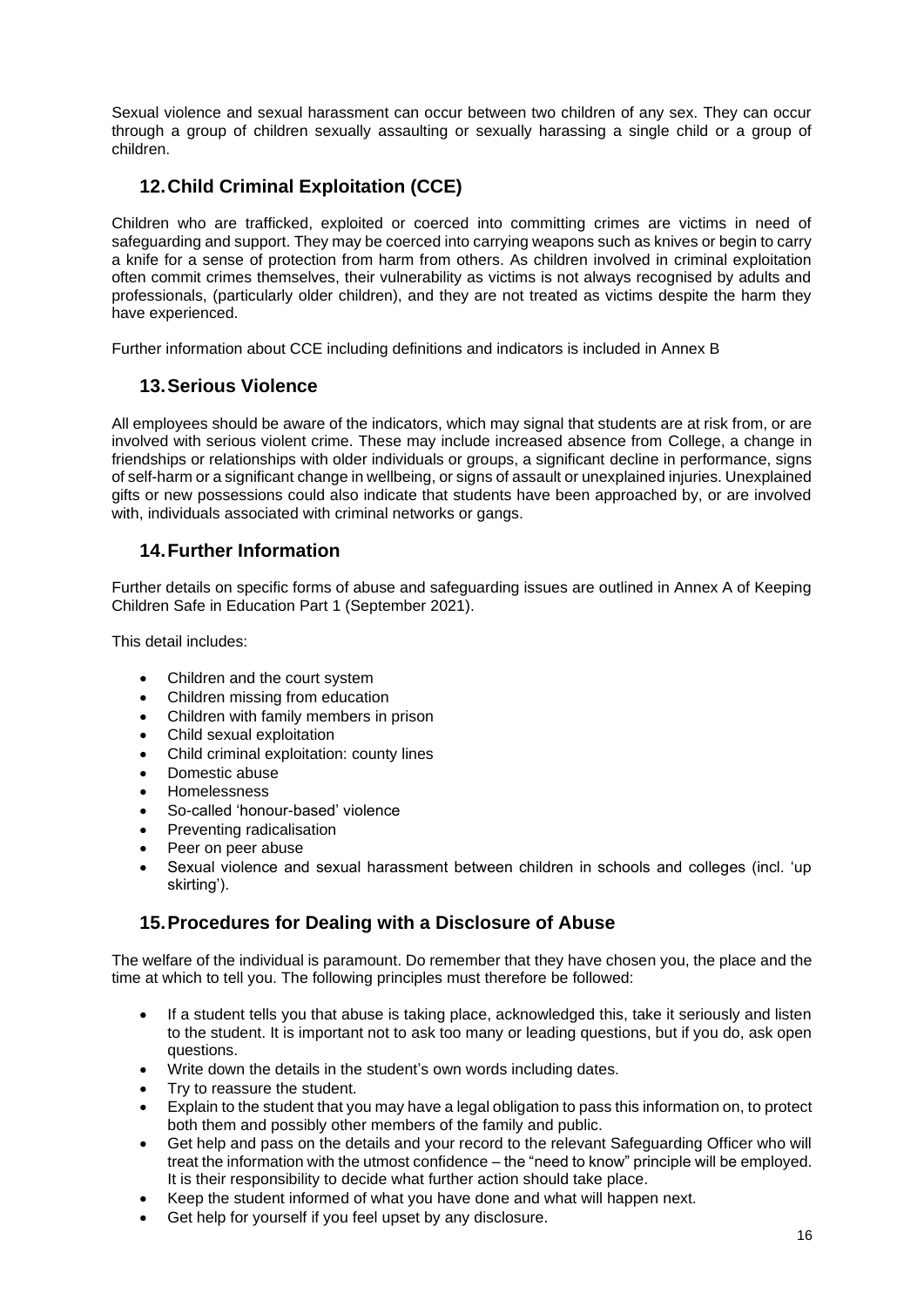Remember that in any group or class there may be a victim of abuse so sensitivity at all times is important.

Do Not:

- Make promises you cannot keep.
- Promise confidentiality.
- Take the matter further yourself (ensure that you know your boundaries).
- Contact the student's parents.
- Contact any other agencies.

In terms of C/VA with SEN and disabilities, do not assume that changes to behaviour, demeanour or signs of distress are due to their SEN or disability. These could be signs of abuse and you should consider these changes as cause for concern.

The designated safeguarding officer will establish the main area of concern and contact as appropriate:

- Relevant local authority multi agency team
- The Students current case/support worker.
- The Student's GP.
- The Accident and Emergency dept. of the nearest local hospital and the police as appropriate.
- Channel.

The safeguarding officer will note all actions undertaken, including any information shared and the record should be forwarded to the Personal Assistant to the Assistant Principal Student Experience and Support.

This procedure must not delay the protection of the student. The designated safeguarding officer, if there is a serious disclosure, should notify First Response on 0161 912 5125 (Trafford) / MASHH on 0161 217 6028 (Stockport). If the student does not live in Trafford or Stockport, the safeguarding officer notify the relevant Child Protection Team/Vulnerable Adult Protection Team:

| Manchester                              | . <i>. .</i><br>aliore,                           | w<br><b>CONTRACTOR</b><br>aton<br>,,,,<br>- |
|-----------------------------------------|---------------------------------------------------|---------------------------------------------|
| 10004<br>ገ1 ፎ1<br>FOOO'<br>94<br>v<br>U | $\rightarrow$<br>116'<br>, ,<br>'YA ⊵<br>U<br>. . | ררכני<br>14<br>14 L<br>◡▵▃                  |

Or NSPCC helpline 0808 800 5000

Trafford Adult Protection Line (normal working hours) 0161 912 5135.

Stockport Adult Protection Line (normal working hours) 0161 2176029.

In cases of suspected/alleged bullying by a peer the Group's Bullying Procedure must be followed. In cases of suspected/alleged peer on peer abuse the above arrangements will apply.

## <span id="page-16-0"></span>**16.Out of Hours Procedures**

A Designated Safeguarding Officer will be accessible during the Group's opening times. Outside of these hours, contact Emergency Duty Team Control Room. Ask for Duty Social Worker (works from home and will take time to contact you back). Trafford 0161 912 2020. Stockport 0161 718 2118.

Manchester - the standard Manchester number of 0161 234 5001 is a 24-hour helpline. Staff will deal with all enquires.

Salford outside the normal working hours of 8:30am – 4:30pm, contact Emergency Duty and Investigation team on 0161 7948888.

Warrington outside the normal working hours of 8:30am – 4:30pm, contact Emergency Duty and Investigation team on 01925 444400.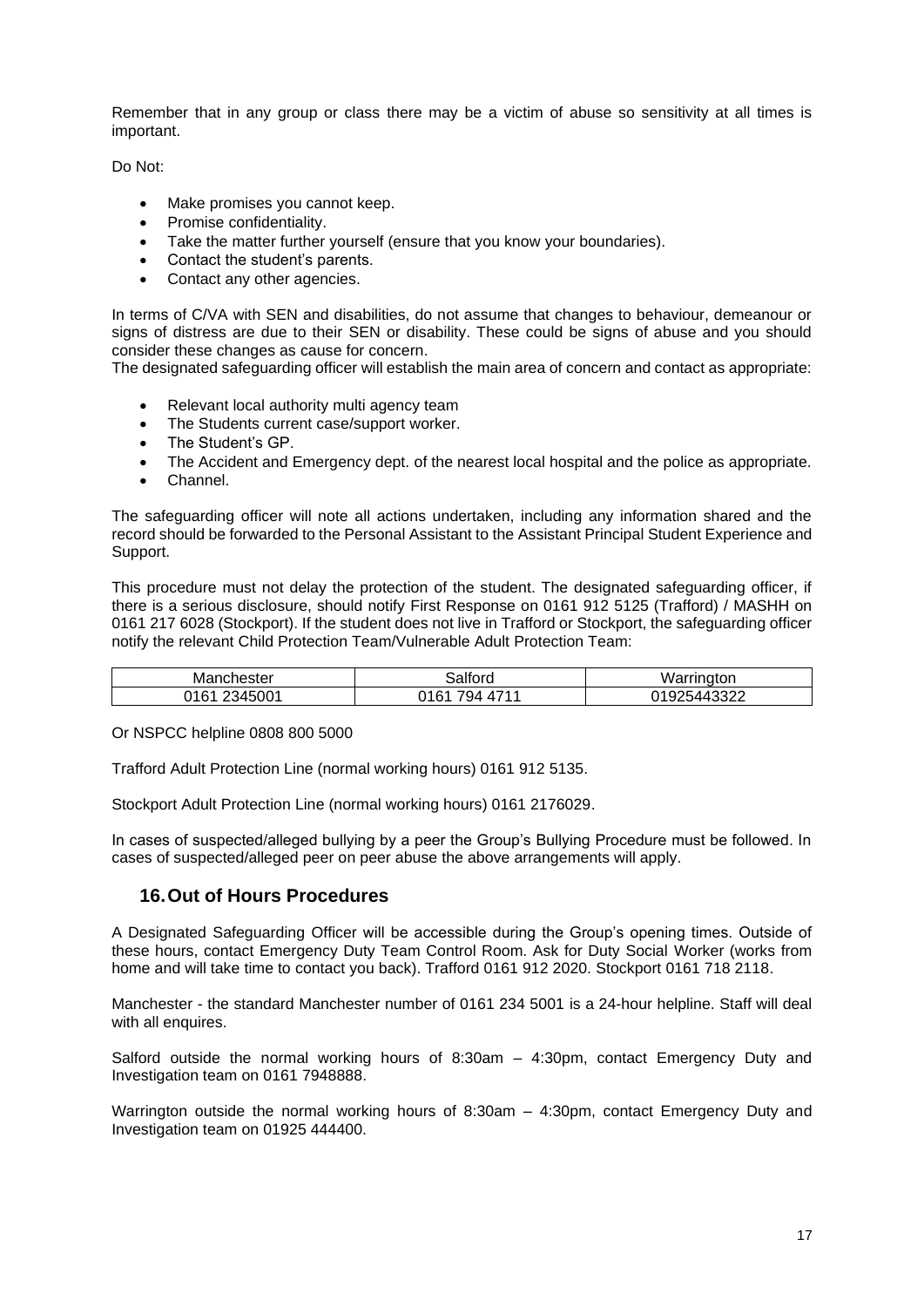# <span id="page-17-0"></span>**17.Retention of Records - Relating to Allegations of Abuse**

All records relating to allegations and safeguarding issues will be retained for a period of at least 10 years on the safeguarding platform CPOMs. This information can only be accessed by the relevant Safeguarding Officer via either the Programme Leader Learner Services (Altrincham) or Programme Leader Learners Services (Stockport) Head of Inclusion (Cheadle and Marple) or the Senior Safeguarding Lead Assistant Principal 16-19 Study Programmes. For allegations relating to abuse against an employee, a reference note to this must also be kept on the personnel file held by the Human Resources Department for an equivalent period.

## <span id="page-17-1"></span>**18.Reporting and Dealing with Allegations of Abuse Against TCG Employees**

The procedures apply to all employees, whether teaching, administrative, management or support, as well as to volunteers. The word "staff" is used for ease of description.

The Group recognises that an allegation of abuse made against an employee may be made for a variety of reasons and that the facts of the allegation may or may not be true. It is imperative that those dealing with an allegation maintain an open mind and those investigations are thorough and not subject to delay.

Although it is rare for employees in educational institutions to be found responsible for the abuse of a student, due to their continued contact with students, staff may have allegations of abuse made against them.

The Group is committed to ensuring the welfare of the child is the paramount concern. It is also recognised that hasty or ill-informed decisions in connection with a member of staff can irreparably damage an individual's reputation, confidence and career.

When dealing with such allegations, the Group will do so with sensitivity, will act in a careful and measured way and will act in accordance with "Keeping Children Safe in Education (January 2021) Part Four: Allegations of Abuse Made Against Teachers and Other Staff".

# <span id="page-17-2"></span>**19.Receiving an Allegation Against a TCG Employee**

An employee who receives an allegation about another employee should follow the guidelines in Appendix B for dealing with an allegation.

The allegation should be reported immediately to the Principal unless the Principal is the person against whom the allegation is made, in which case the report should be made to the Designated Senior Staff Member for Safeguarding or the Designated Governor. The Principal (or designated person if the allegation is against the Principal) should:

- Obtain written details of the allegation from the person who received it, that are signed and dated. (The written details should be countersigned and dated by the Principal or designated person).
- Record information about times, dates, locations and names of potential witnesses.

Parents / Carers must be made aware of their duty of confidentiality about allegations against employees whilst investigations are ongoing, in particular the role of social media in potentially breaching this legal requirement.

# <span id="page-17-3"></span>**20.Initial Assessment by the Principal (or Designated Person)**

The Principal (or designated person) should make an initial assessment of the allegation, consulting with the Senior Designated Staff Member with responsibility for safeguarding and the Designated Governor.

Where the allegation is considered to be either a potential criminal act or indicates that the child has suffered, is suffering or is likely to suffer significant harm, the matter should be reported immediately to the Local Authority Designated Officer (LADO).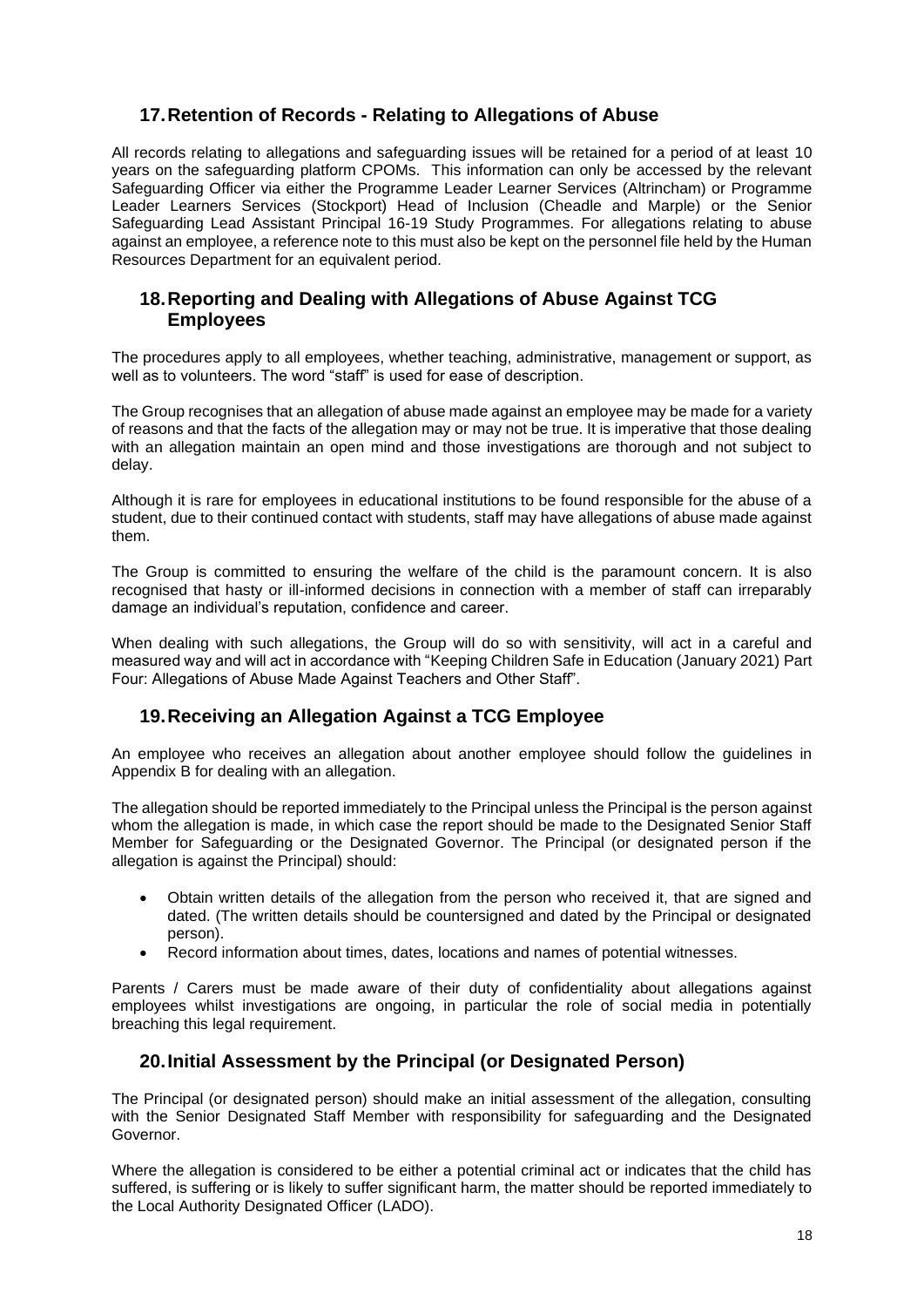Allegations of harm or inappropriate behaviour made against employees, either paid or unpaid are serious and the LADO must be advised; the LADO is a professional independent person who has been appointed by the Local Safeguarding Board.

The LADO's role includes:

- The management and oversight of individual cases.
- Providing advice and guidance to employers and voluntary organisations.
- Liaising with the police and other agencies.
- Monitoring the progress of cases to ensure that they are dealt with as quickly as possible, consistent with a thorough and fair process.

The LADO has the ability to access other records.

It is important that the Principal (or designated person) does not investigate the allegation. The initial assessment should be on the basis of the information received and is a decision whether or not the allegation warrants further investigation. Where the allegation is made against an agency worker the agency will be informed. Where the allegation is made against a third party or self-employed contractor the Group will take appropriate action.

Potential outcomes are:

- The allegation can be shown to be false because the facts alleged could not possibly be true and no further action is taken.
- The allegation represents inappropriate behaviour or poor practice by the member of staff and is neither potentially a crime nor a cause of significant harm to the C/VA. The matter would be considered in accordance with the Group's Disciplinary Procedures.
- The allegation represents abuse which is gross misconduct by the employee. The matter would be considered in accordance with the Group's Disciplinary Procedures and could lead to a disciplinary investigation and can lead to dismissal.

#### **For further details of all actions relating to Reporting and Dealing with Allegations of Abuse against Members of Staff consult Appendix B.**

## <span id="page-18-0"></span>**21.Use of Subcontractors**

In the case of any subcontracted provision, The Trafford College Group policies and procedures must be adhered to in the event of any safeguarding issues/occurrences. The Group will confirm through service level agreements and/or contracts that appropriate arrangements are in place to safeguard students. The senior officer staff member with lead responsibility for safeguarding at the Group should be contacted as soon as possible following an incident and the Group's records will be updated.

# <span id="page-18-1"></span>**22.Informing the Disclosure and Barring Service**

Where the Group has dismissed or removed an employee / worker from working in regulated activity, following harm to a child or an adult at risk or where the Group has concerns that a person has caused harm, or poses a future risk of harm to adults at risk or children, a referral will be made to the Disclosure and Barring Service.

# <span id="page-18-2"></span>**23.GDPR/ Data Protection**

To enable The Trafford College Group to comply with its statutory obligations under GDPR it is necessary for us to collect, store and process sensitive personal data. The Group is committed to full compliance with the applicable data protection legislation. This Policy should be read in conjunction with the Group's Data Protection Policy and Information Security Policy. These policies provide more detailed guidance on the correct handling of personal data including sensitive personal data. In the collection, storage and processing of personal data for equality and diversity monitoring purposes we will comply with the following principles: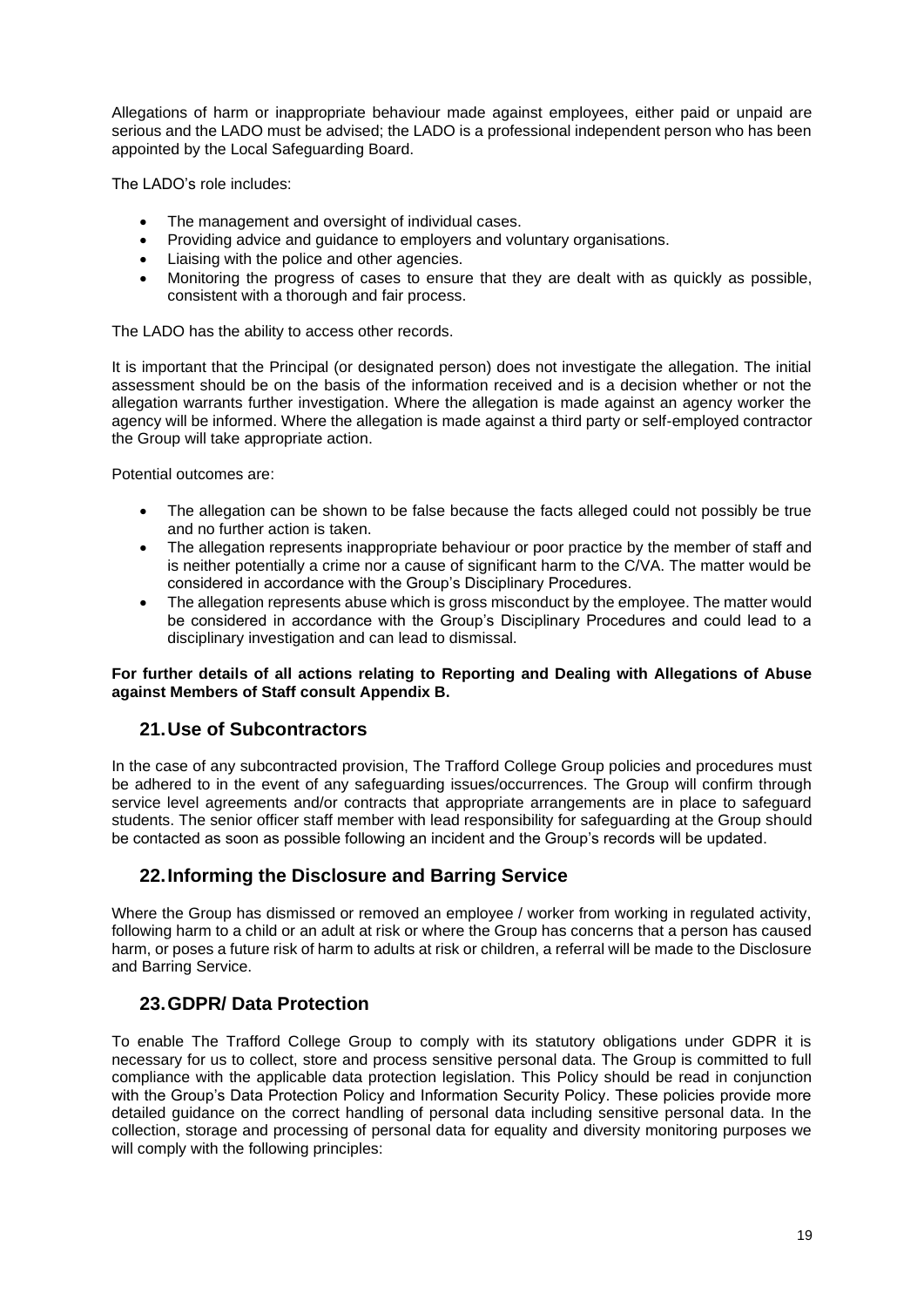- We will process personal data lawfully, fairly and in a transparent manner.
- We will collect personal data for specified, explicit and legitimate purposes only, and will not process it in a way that is incompatible with those legitimate purposes.
- We will keep accurate and up to date personal data and take reasonable steps to delete or correct inaccurate personal data without delay
- We will keep personal data in a form which permits identification of data subjects for no longer than is necessary.

We will take appropriate technical and organisational measures to ensure the security of personal data and protect against unauthorised or unlawful processing and against accidental loss, destruction or damage.

# <span id="page-19-0"></span>**Appendix A:**

## **THE TRAFFORD COLLEGE GROUP**

#### <span id="page-19-1"></span>**Dealing with a Disclosure of Abuse in Respect of a Child or Vulnerable Adult**

#### School/college action Staff have concerns about child and take immediate action. Staff follow their child protection policy and speak to designated safeguarding lead<sup>1</sup> Other agency action Referral not required, Referral<sup>3</sup> **Designated** safeguarding lead or school/college takes made if relevant action, staff make referral<sup>3</sup> concerns possibly including escalate to children's social pastoral support care (and call police and/or early help<sup>2</sup> and if appropriate) monitors locally Within 1 working day, social worker makes decision about the type of response that is required Section 174 Child in need Section 474 No formal enquiries of immediate enquiries assessment appropriate: protection: appropriate: required: referrer referrer referrer referrer informed informed informed informed School/college Appropriate **Identify child Identify child** in need<sup>4</sup> and considers pastoral emergency at risk of significant support and/or early identify action taken help assessment<sup>2</sup> appropriate by social harm<sup>4</sup>: accessing universal worker, police possible child support services and other or NSPCC5 protection support plan Staff should do everything they can to support social workers. At all stages, staff should keep the child's circumstances under review (involving the designated safeguarding lead (or deputies) as required), and re-refer if appropriate, to ensure the child's circumstances improve - the child's best interests must always come first

#### Actions where there are concerns about a child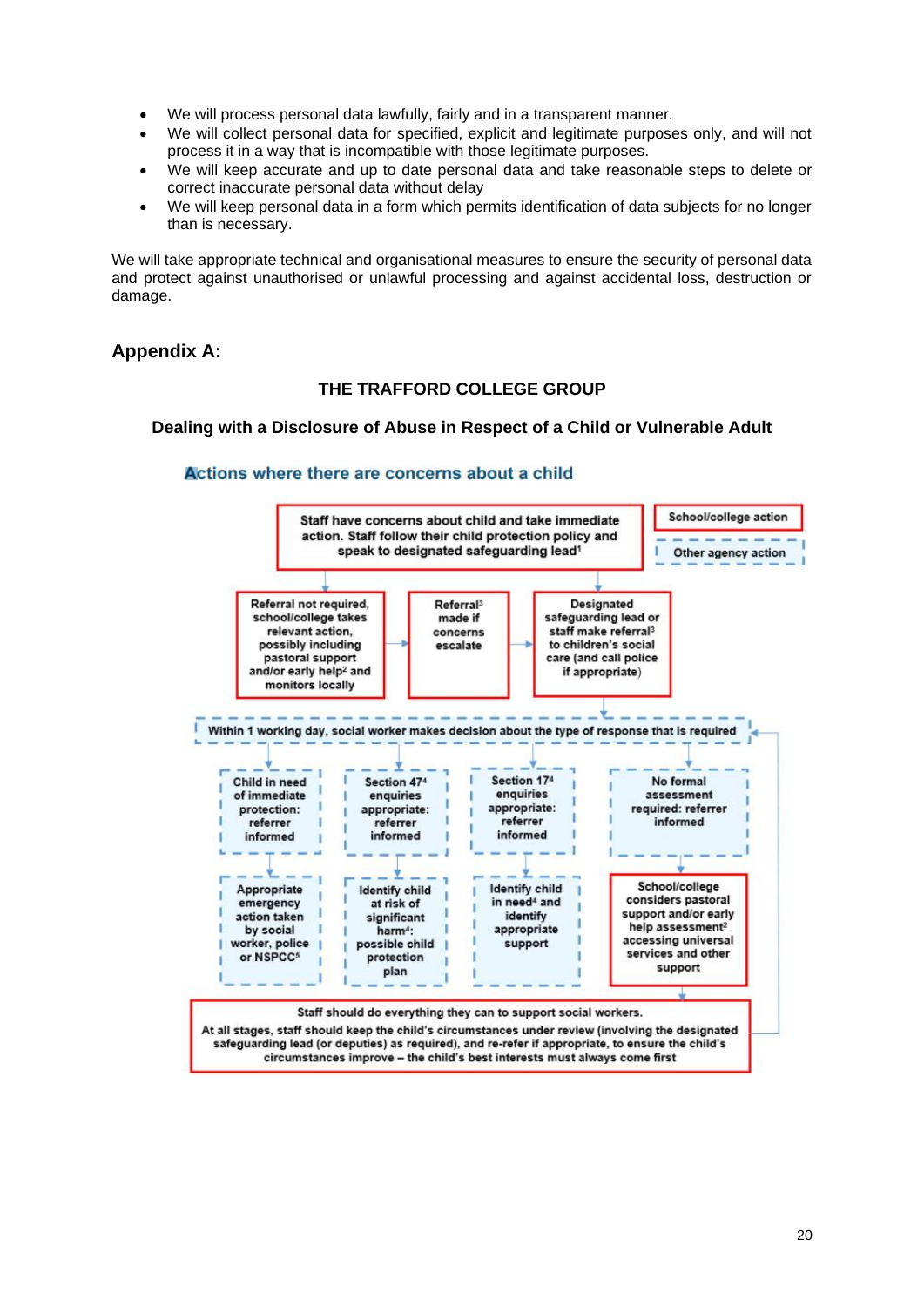# <span id="page-20-0"></span>**Appendix B**

#### <span id="page-20-1"></span>**Guidelines for Reporting and Dealing with Allegations of Abuse Against Members of Staff**

The procedures apply to all staff, whether teaching, administrative, management or support, as well as to volunteers. The word "staff" is used for ease of description. Where the allegation is made against an agency worker the agency will be informed. Where the allegation is made against a third party or selfemployed contractor the Group will take appropriate action. The actions taken will be in accordance with "Keeping Children Safe in Education (September 2021), Part Four: Allegations of Abuse Made Against Teachers and Other Staff".

#### **1. Introduction**

The Group recognises that an allegation of abuse made against a member of staff may be made for a variety of reasons and that the facts of the allegation may or may not be true. It is imperative that those dealing with an allegation maintain an open mind and those investigations are thorough and not subject to delay.

Staff in educational institutions found responsible for the abuse of a student are rare and because of their frequent contact with this cohort, staff may have allegations of abuse made against them.

The Group recognises that in 'Keeping Children Safe in Education' and also in 'No Secrets' the welfare of students is the paramount concern. It is also recognised that hasty or ill-informed decisions in connection with a member of staff can irreparably damage an individual's reputation, confidence and career. Therefore, those dealing with such allegations within the Group will do so with sensitivity and will act in a careful, measured way.

#### **2. Receiving an Allegation against a Member of Staff**

A member of staff who receives an allegation about another member of staff should follow the guidelines in Section 11 and 12 for dealing with an allegation.

The allegation should be reported immediately to the Principal, unless the Principal is the person against whom the allegation is made, in which case the report should be made to the Designated Senior Lead Officer for Safeguarding or the Designated Governor. The Principal (or designated person if the allegation is against the Principal) should:

Obtain written details of the allegation from the person who received it, that are signed and dated. (The written details should be countersigned and dated by the Principal or designated person). Record information about times, dates, locations and names of potential witnesses.

#### **3. Initial Assessment by the Principal (or designated person)**

The Principal (or designated person) should make an initial assessment of the allegation, consulting with the Senior Designated Staff Member with the responsibility for safeguarding and the Designated Governor.

Allegations of harm or inappropriate behaviour made against staff, either paid or unpaid, are serious and the Local Authority Designated Officer (LADO) must be advised; the LADO is a professional independent person of the College who has been appointed by the Local Safeguarding Board.

The LADO must be alerted immediately of all cases where it is alleged that a person who works with children has behaved in a way that may (including where the Group believes the allegation is unfounded or malicious):

- Have harmed or may harm a child.
- Possibly have committed an offence against children.
- Behaved towards a child or children in a way that indicates they may pose a risk or harm to children.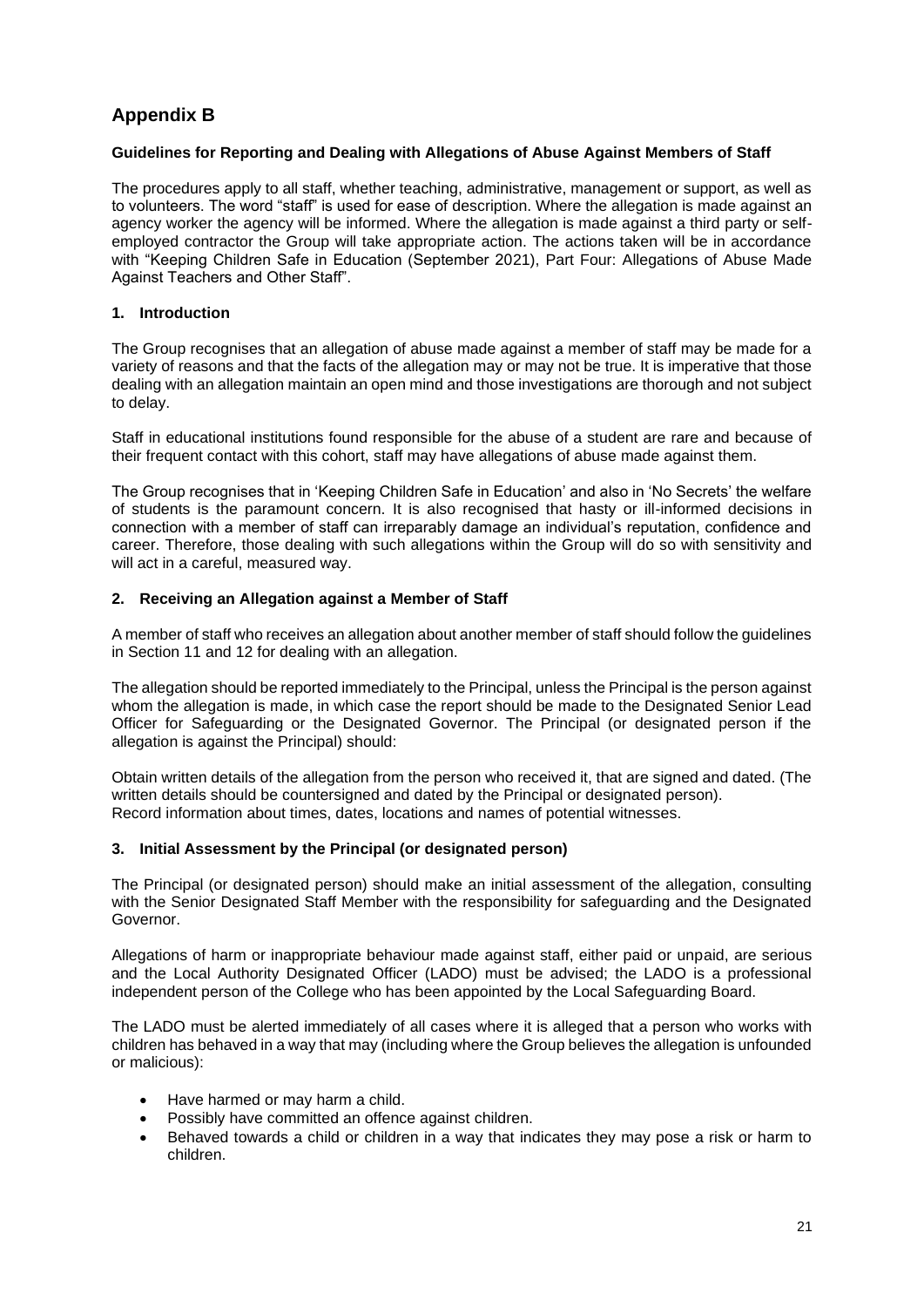The LADO's role includes:

- The management and oversight of individual cases.
- Providing advice and guidance to employers and voluntary organisations.
- Liaising with the police and other agencies.
- Monitoring the progress of cases to ensure that they are dealt with as quickly as possible, consistent with a thorough and fair process.

The LADO has the ability to access other records.

It is important that the Principal (or designated person) does not investigate the allegation. The initial assessment should be on the basis of the information received and is a decision whether or not the allegation warrants further investigation. Where the allegation is made against an agency worker the agency will be informed. Where the allegation is made against a third party or self-employed contractor the Group will take appropriate action.

Potential outcomes are:

- The allegation can be shown to be false because the facts alleged could not possibly be true and no further action is taken.
- The allegation represents inappropriate behaviour or poor practice by the member of staff and is neither potentially a crime nor a cause of significant harm to the student. The matter would be considered in accordance with the Group's Disciplinary Procedures.
- The allegation represents abuse which is gross misconduct by the employee. The matter would be considered in accordance with the Group's Disciplinary Procedures and could lead to a disciplinary investigation and potentially dismissal.

#### **4. Enquiries and Investigations**

Child protection and safeguarding enquiries made by Children's or Adults' Social Care are not to be confused with internal, disciplinary enquiries by the Group. The Group may be able to use the outcome of external agency enquiries as part of its own procedures. The child protection agencies, including the police, have no power to direct the College to act in a particular way; however, the Group would assist the agencies with their enquiries.

The Group shall hold in abeyance its own internal enquiries while the formal police or Children's or Adults' Social Care proceed; to do otherwise may prejudice the investigation. Any internal enquiries shall conform to the existing staff disciplinary procedures.

If there is an investigation by an external agency, for example the police, the Principal (or designated senior lead officer) should normally be involved in, and contribute to, the inter-agency strategy discussions. The Principal (or designated senior lead officer) is responsible for ensuring that the College gives every assistance with the agency's enquiries. He/she will ensure that appropriate confidentiality is maintained in connection with the enquiries, in the interests of the member of staff about whom the allegation is made. The Principal (or designated senior lead officer) shall advise the member of staff that he/she should consult with a representative, for example, a trade union.

The Principal (or designated senior lead officer) will consult with the police, particularly in relation to timing and content of the information to be provided, and shall:

- Inform the child/children or parent/carer making the allegation that the investigation is taking place and what the likely process will involve.
- Ensure that the parents/carers of the child making the allegation have been informed that the allegation has been made and what the likely process will involve.
- Inform the member of staff against whom the allegation was made of the fact that the investigation is taking place and what the likely process will involve.
- Inform the Chair of Governors (and/or the designated governor) of the allegation and the investigation.
- The Principal (or designated person) shall keep a written record of the action taken in connection with the allegation.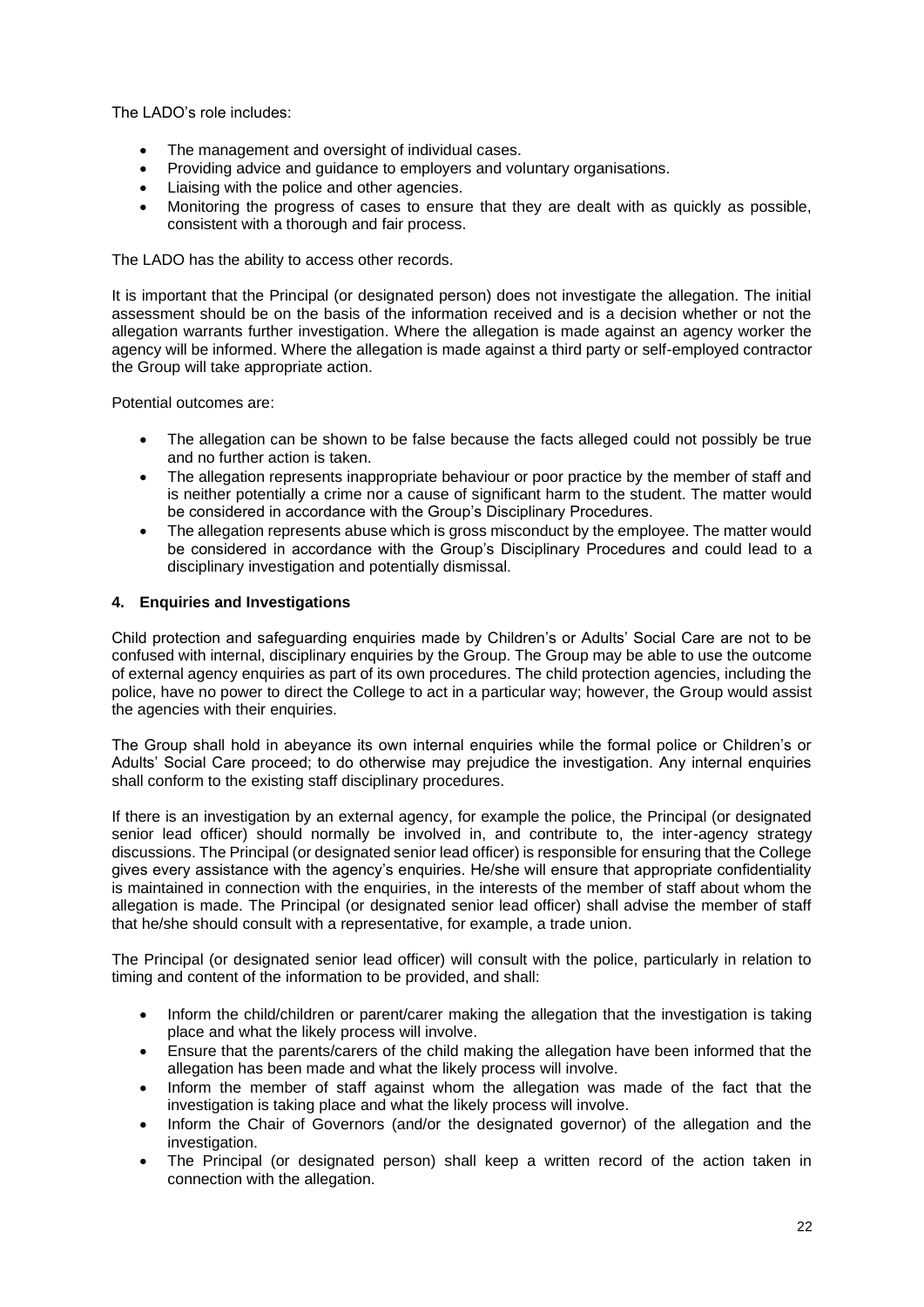Parents / Carers must be made aware of their duty of confidentiality about allegations against staff whilst investigations are ongoing, in particular the role of social media in potentially breaching this legal requirement.

#### **5. Suspension of Staff**

Suspension should not be automatic; suspension can only be carried out by the Principal or staff with designated responsibilities as detailed in the Staff Disciplinary Procedure. In respect of the Principal or other members of the Leadership Team, suspension can only be carried out by the Chair of Governors (or in his/her absence, the deputy chair).

Suspension may be considered at any stage of the investigation. It is a neutral, not a disciplinary act and shall be on full pay. Consideration should be given to alternatives: e.g. paid leave of absence; agreement to refrain from attending work; change of, or withdrawal from, specified duties.

Suspension should only occur for a good reason. For example:

- Where students are at risk.
- Where the allegations are potentially sufficiently serious to justify dismissal on the grounds of gross misconduct.
- Where necessary for the good and efficient conduct of the investigation.
- Where the member of is in custody or on police bail for an extended criminal investigation.

For further guidance in relation to suspension refer to the Group's Staff Disciplinary Procedure.

In the event of suspension related to child protection/safeguarding:

- The Chair of Governors should be informed of the suspension in writing.
- The Governing Body should receive a report that a member of staff has been suspended pending investigation, the detail given to the governing body should be minimal.
- Where the Principal has been suspended, the Chair or Vice Chair of Governors will need to take action to address the management of the Group.
- The parents/carers of the student making the allegation should be informed of the suspension. They should be asked to treat the information as confidential. Consideration should be given to informing the child making the allegation of the suspension.
- Senior staff who need to know of the reason for the suspension should be informed.
- Depending on the nature of the allegation, the Principal should consider (with the nominated Governor) whether a statement to the students of the Group and/or parents/carers should be made, taking due regard of the need to avoid unwelcome publicity.

The Principal shall consider carefully and review the decisions as to who is informed of the suspension and investigation. The LADO and external investigating authorities should be consulted.

The suspended member of staff should be given appropriate support during the period of suspension. He/she should also be provided with information on progress and developments in the case at regular intervals.

The suspension should remain under review in accordance with the Group's Disciplinary Procedures.

#### **6. The Disciplinary Investigation**

The disciplinary investigation should be conducted in accordance with the existing staff disciplinary procedures.

The member of staff should be informed of:

- The disciplinary charge against him/her.
- His/her entitlement to be accompanied or represented by a trade union representative or work colleague.
- Where the member of staff has been suspended and no disciplinary action is to be taken, the suspension should be lifted immediately and arrangements made for the member of staff to return to work. It may be appropriate to offer counselling.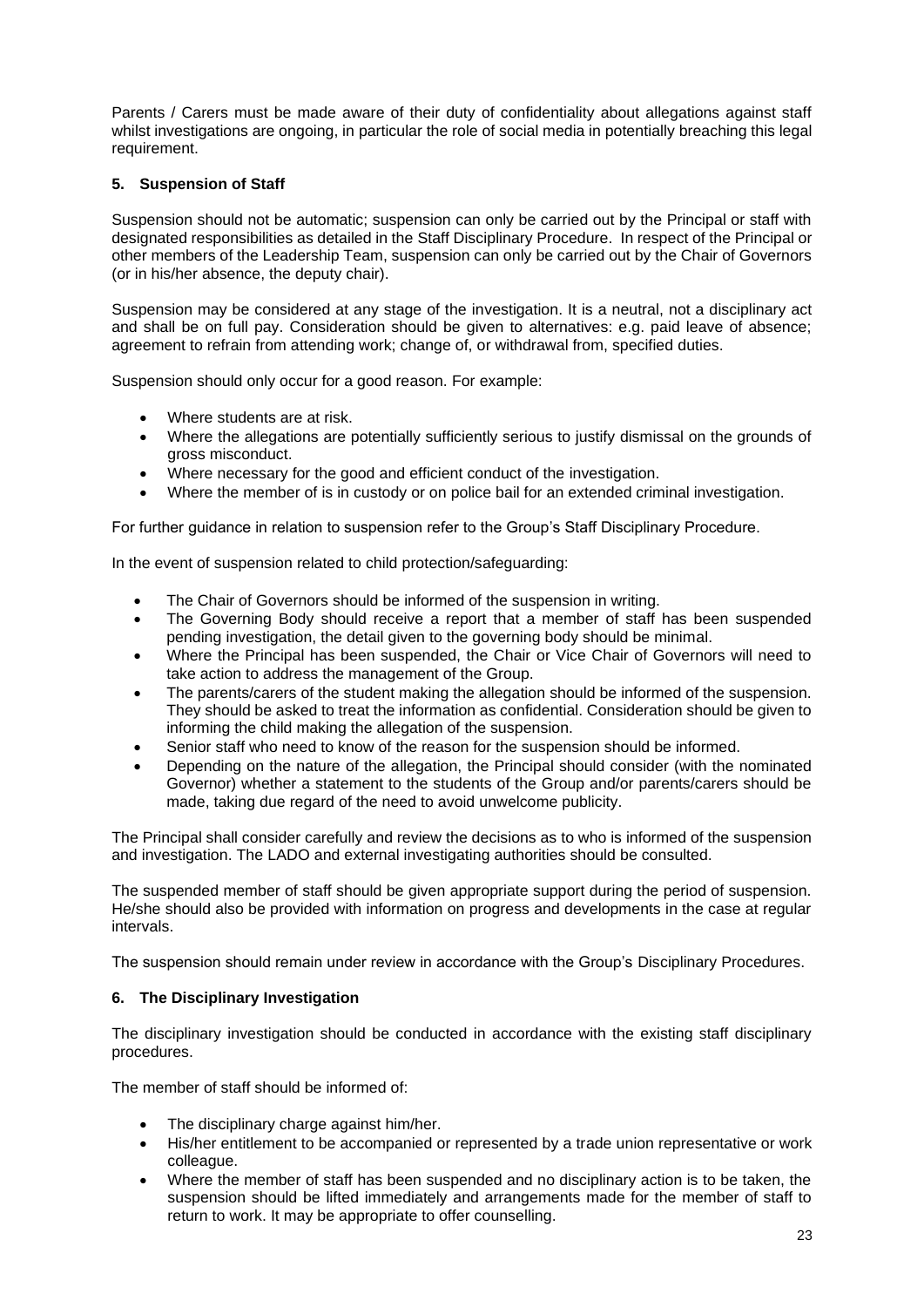- Students making the allegation and/or their parents/carers should be informed of the outcome of the investigation and proceedings. This should occur prior to the return of the member of staff (if suspended).
- The Principal (or designated person) should give consideration to what information should be made available to the general population of the Group.

#### **7. Allegations without Foundation**

Obviously false allegations may be indicative of problems of abuse elsewhere. A record should be kept and consideration given to a referral to the local social care department or agency as determined by local arrangements in order that other agencies may act upon the information.

In consultation with the designated senior member of staff (and/or the designated Governor), the Principal shall:

- Inform the member of staff against whom the allegation is made orally and in writing that no further disciplinary or child protection/safeguarding action will be taken. Consideration should be given to offering counselling/support.
- Inform the parents/carers of the alleged victim that the allegation has been made and of the outcome.
- Where the allegation was made by a student other than the alleged victim, consideration to be given to informing the parents/carers of that student.
- Prepare a report outlining the allegation and giving reasons for the conclusion that it had no foundation and confirming that the above action had been taken.

Malicious allegations will be expunged from the personal record of the accused member of staff and in all cases a 'clear and comprehensive' summary of the allegation be included in their file.

#### **8. Employee Resignation**

The requirement to report the case to the LADO will still apply if the member of staff resigns and in no circumstances will the Group enter into a settlement agreement with a member of staff facing an allegation of abuse.

#### **9. Records**

It is important that documents relating to an investigation are retained in a secure place, together with a written record of the outcome and, if disciplinary action is taken, details retained on the member of staff's personal and confidential file. Where the allegation is found to be without foundation, a record of the allegation, investigation and outcome should be retained.

If a member of staff is dismissed or resigns before the disciplinary process is completed, they should be informed about the Group's statutory duty to inform the Disclosure and Barring Service.

#### **10. Monitoring Effectiveness**

Where an allegation has been made against a member of staff, the nominated Governor, together with the senior staff member with lead responsibility should, at the conclusion of the investigation and any disciplinary procedures, consider whether there are any matters arising from it that could lead to the improvement of the College's procedures and/or policies and/or which should be drawn to the attention of the LSCB. Consideration should also be given to the training needs of staff.

#### **11. Human Resource Responsibilities**

It is a statutory requirement to inform the Disclosure and Barring Service in the following circumstances:

- Where a dismissal occurs for misconduct relating to a child / vulnerable adult.
- Where a resignation occurs prior to disciplinary action is likely to have resulted in dismissal.
- Where compromise agreements have been brokered in order to avoid disciplinary action.
- Where a person is considered unsuitable to work with children / vulnerable adults, whether an employee, agency worker or volunteer.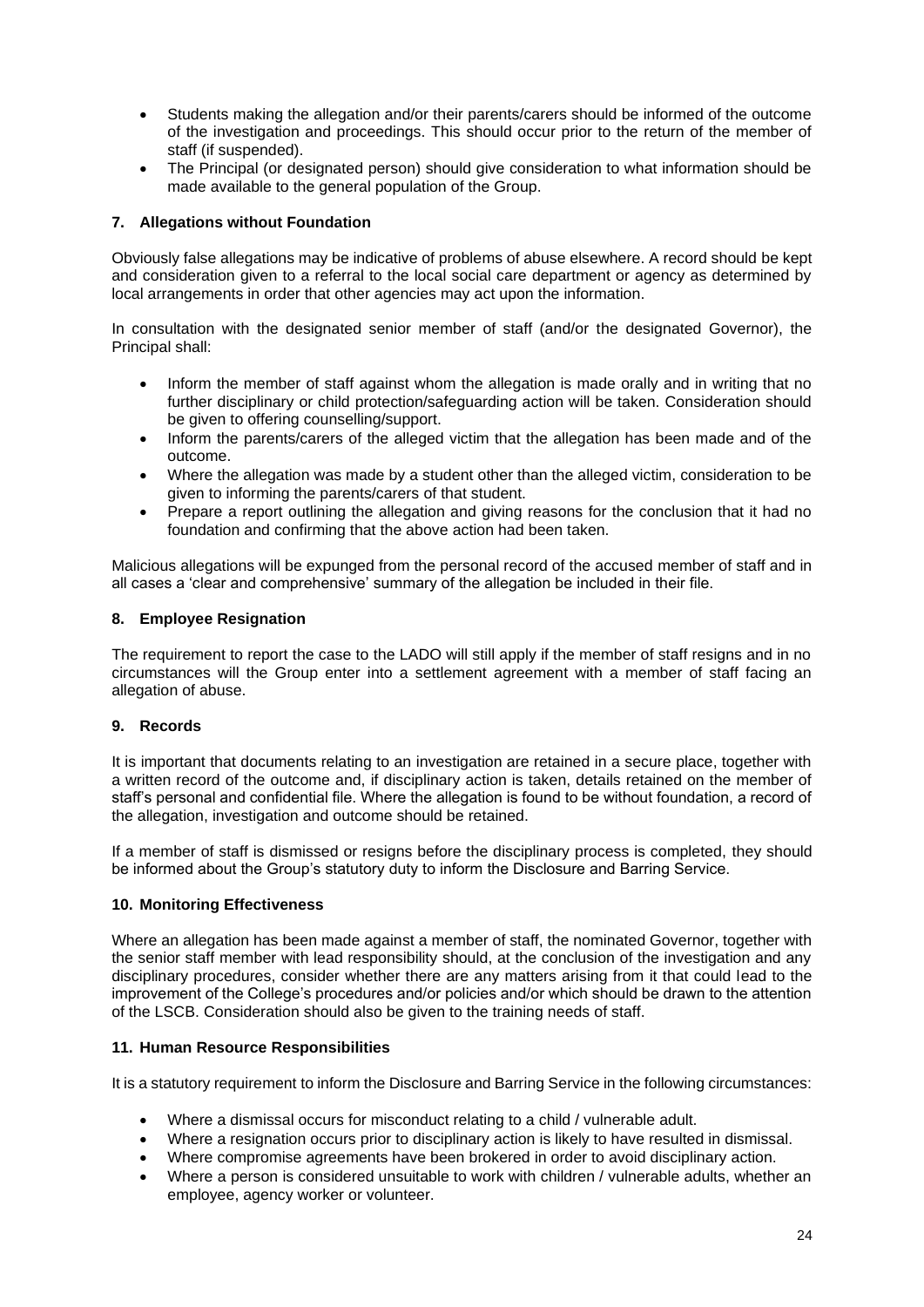• Where a medical condition raises a possibility of risk to the safety or welfare of a child / vulnerable adult

#### **12. Poor or Unsafe Practice**

If TCG employees wish to raise concerns regarding poor or unsafe practice and potential failures in the TCG safeguarding regime, they should refer to the Whistleblowing Policy and Procedure.

# <span id="page-24-0"></span>**Appendix C: Definition of a Vulnerable Adult**

A vulnerable adult is a person who is aged 18 years or older and:

- Is living in residential accommodation, such as a care home or a residential special school.
- Is living in sheltered housing.
- Is receiving domiciliary care in his or her own home.
- Is receiving any form of health care.
- Is detained in a prison, remand centre, young offender institution, secure training centre or attendance centre or under the powers of the Immigration and Asylum Act 1999.
- Is in contact with probation services.
- Is receiving a welfare service of a description to be prescribed in regulations.
- Is receiving a service or participating in an activity which is specifically targeted at people with age-related needs, disabilities or prescribed physical or mental health conditions or expectant or nursing mothers living in residential care (age-related needs includes needs associated with frailty, illness, disability or mental capacity).
- Is receiving direct payments from a local authority/HSS body in lieu of social care services; and
- Requires assistance in the conduct of his or her own affairs.